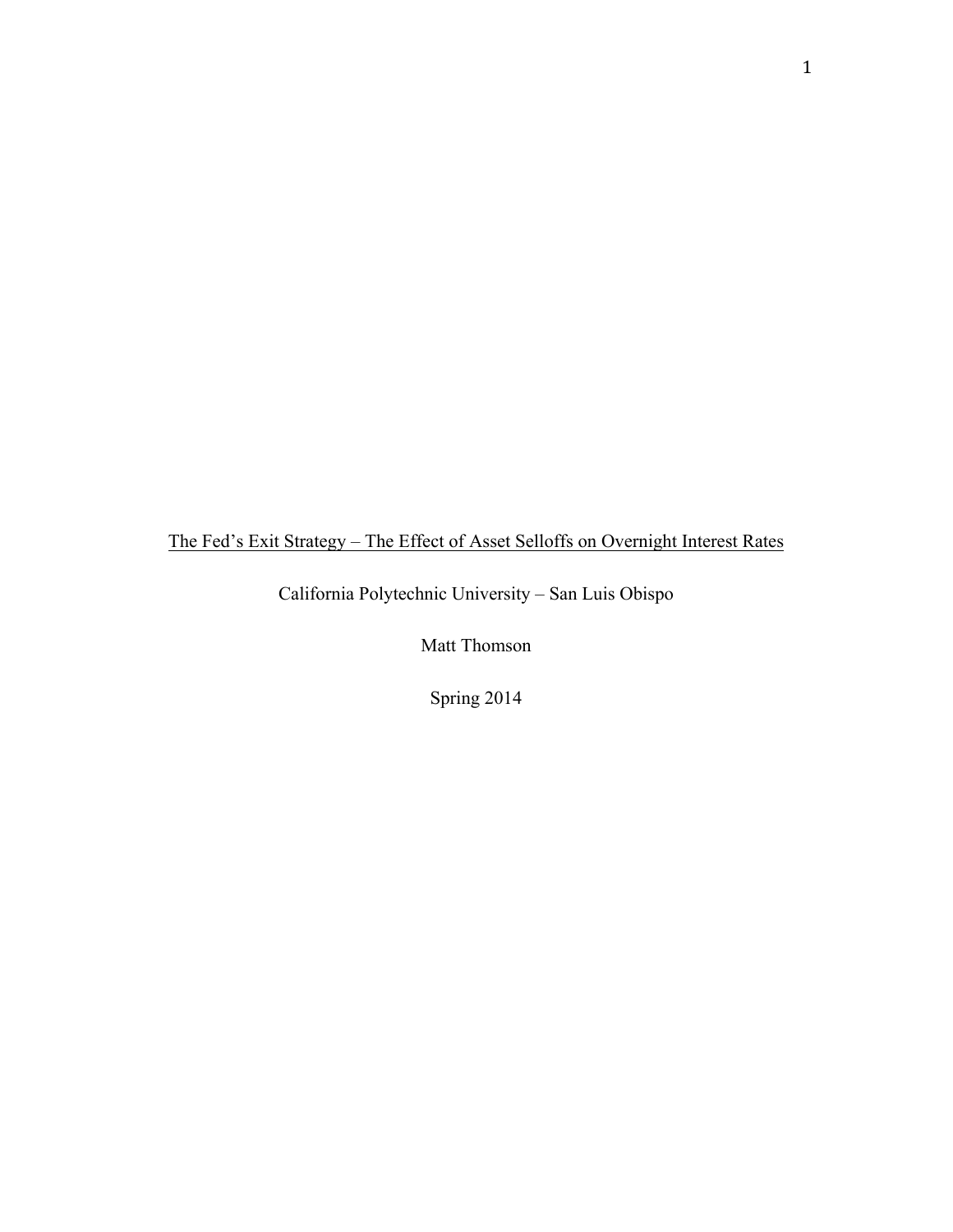#### 1. **The Problem**

The 2008 financial crisis and its aftermath have proven to be a great challenge for the Federal Reserve. Typically, the FOMC changes the federal funds rate target to achieve its dual mandate of maximum sustainable economic growth and price stability. From September 2007 to December 2008, the FOMC incrementally lowered the federal funds rate target from 5.25 percent to 0.25 percent where it has remained as turmoil engulfed credit markets.

Nominal interest rates cannot go below zero and the Fed needed to continue to support a weakened economy. As conditions worsened, the Fed turned to nontraditional/unconventional policies to bolster financial market conditions. Such policies include large-scale asset purchases of, for example, mortgage-backed securities and Treasury securities. This action is commonly called "quantitative easing" (QE).

QE affects the economy through changes in interest rates on long-term Treasury securities and other financial instruments (e.g., corporate bonds). To have an appreciable impact on interest rates, QE requires large-scale asset purchases. When the Fed makes such purchases of, for example, Treasury securities, "the result is an increased demand for those securities, which in turn raises their prices. Treasury prices and yields (interest rates) are inversely related: As prices increase, interest rates fall," (Ricketts, 2011). As interest rates fall, the cost to businesses for financing capital investments, such as new equipment, decreases. Over time, new business investments should stimulate economic activity, create new jobs, and reduce the unemployment rate.

The policies were enacted on the largest scale ever to been seen in the Feds history. The Fed began buying up enormous amounts of illiquid assets, adding 1.5 times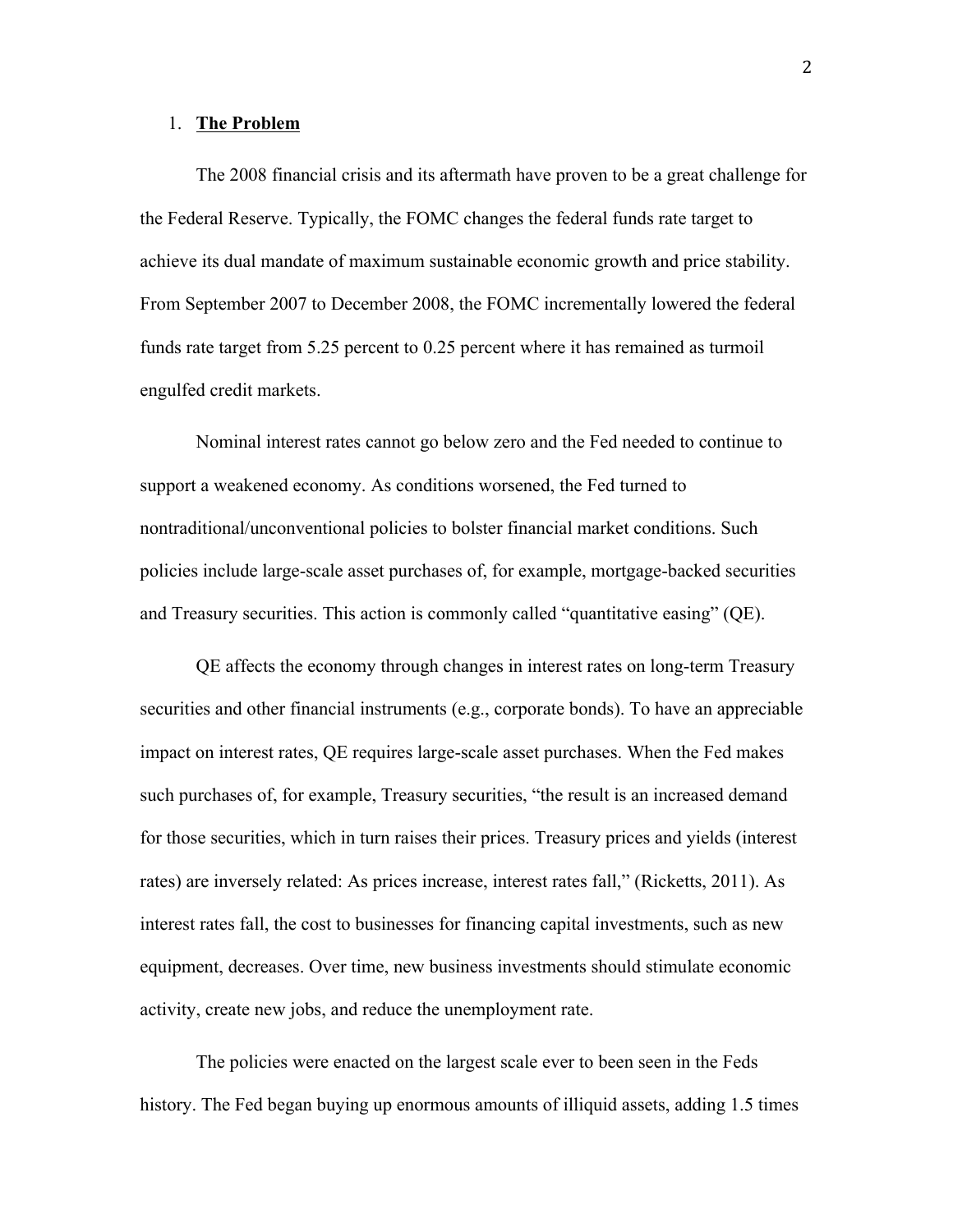to its balance sheets. The growth rate of reserves grew to highs of above 1000% and M2 growth rates peaked at around 20% annual rates, (Meltzer 2009). Today the Fed is buying \$60 billion worth of bonds and mortgage backed securities a month. It pays for all of these asset purchases by issuing reserves to banks and printing money.



### **Figure 1: US Treasury Securities held by Fed Figure 2: M2 Money Stock**

Figure 1 shows the historically high, annual amount of treasury securities held by the Fed in millions of dollars. Figure 2 shows the annual change in the M2 money stock from one year ago in billions of dollars. You will see the post-recession monetary policy has drastically increased the money supply through the use of open market purchases.

In this scenario, it would be normal to predict inflation. Standard economic theory teaches that an increase in money supply devalues the net worth of each dollar and causes inflation. So why in the graph below of CPI Index (standard measure of inflation) do we not see such a case? The graph shows the change in CPI, the latest trend being a downward dip in inflation, instead of the expected rise in trend.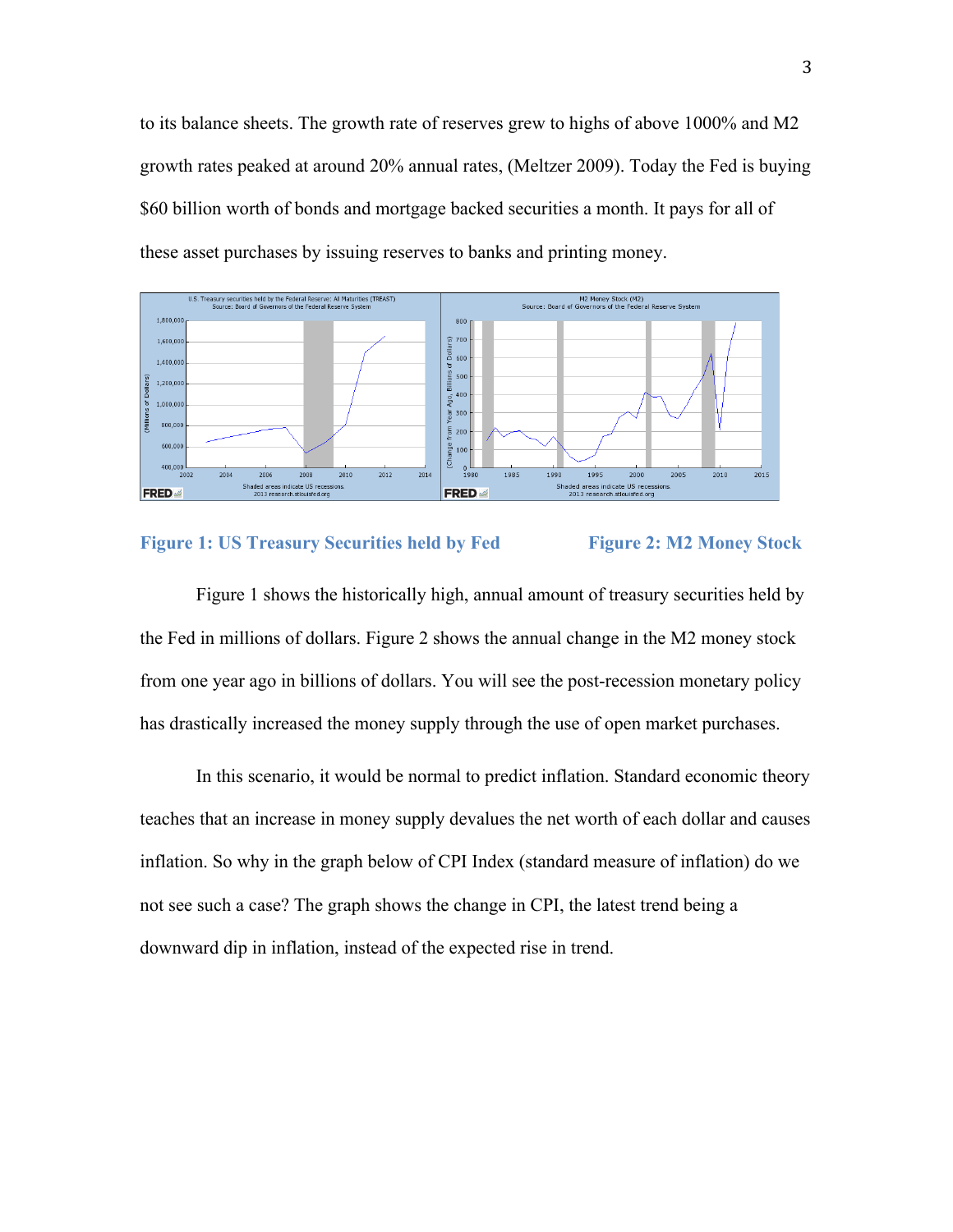

# **Figure 3: Consumer Price Index**

What exactly is happening with all these reserves the Fed have issued them? Where is the inflation?

The simple answer is – nothing. Instead of lending them out, banks are holding large amounts of excess reserves due to the amount of fear and uncertainty that exists in regard to the Fed's future policy actions. Banks have failed to pass the monetary stimulus to customers, both corporate and individual users. They have instead built up excess cash reserves in order to limit vulnerability to any future potential shocks should the economy worsen. With this transition broken, the follow through into increased inflation expectations has failed to materialize. However the day will come where confidence is restored and banks will then lend out and consumers will spend. This scenario will put huge pressure on the Fed to mop up the large reserve balances in an effort to curb inflation. The big question is whether the Fed will actually be able to do so. The Fed will need to reduce the volume of money supply in the economy. This could be done by either increasing the rate of interest paid on Bank reserves at the Fed or by looking to reduce the volume of excess reserves in circulation by selling off some of the assets on the Feds balance sheet.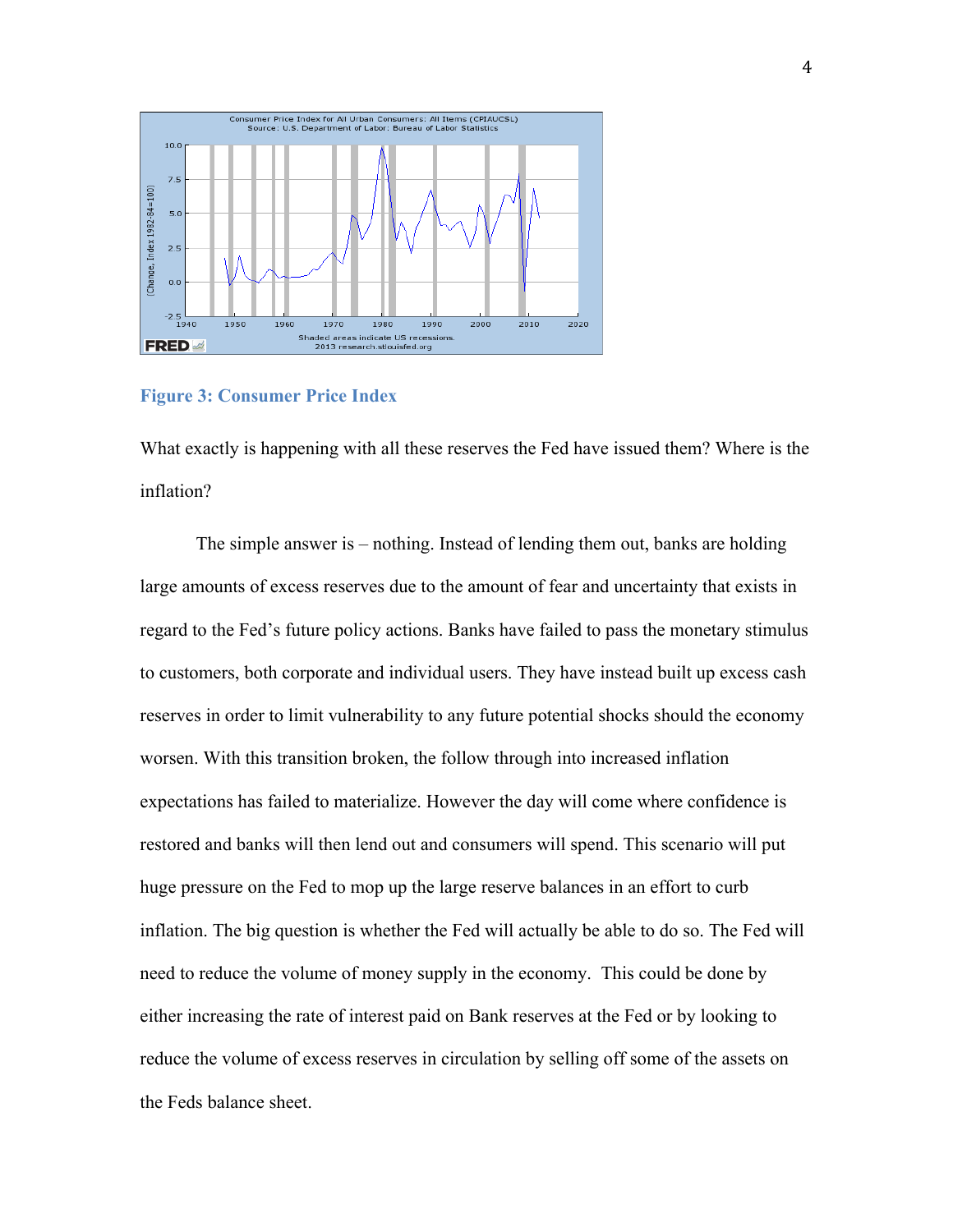# 2. **The Debate:**

In an effort to control the risk of rising inflation the Fed is in the process of taking steps to begin the process of normalizing it's monetary policies – "restoring interest rates to more normal levels and the Fed's balance sheet to its pre-crisis size and composition," (FOMC 2011). In his June 19, 2013, press conference, Federal Reserve Chairman Ben Bernanke discussed the process of "normalizing policy for the long run," (Bernanke, 2013). This process was initially outlined in a set of principles published in the June 2011 FOMC minutes.

There is a lot of controversy surrounding the Fed's ability to normalize their monetary stance without denting the current recovery effort and sending the economy back into recession. One of the main reasons behind the debate is the uncertainty caused by the fact that the Fed has never before implemented a policy on such a large magnitude. They therefore face a number of challenges when aiming to unwind the policies they have put in place.

Firstly, according to the 2011 FOMC minutes during its normalizing policy the Fed will limit the scope of asset sales and look to hold on to mortgage related assets until they mature organically. Doing so limits the risk exposure to volatile housing markets however it also lengthens the time it will take them to normalize their balance sheet.

Secondly, the process of interest rate normalization – "that is, returning the intended federal funds rate to target to its long run level" – may occur much sooner if the economy proceeds as the FOMC expects, (FOMC, 2011). When this happens all of the excess reserves the banks are currently holding on to will be loaned out as confidence returns to the economy. The Fed will need to keep those reserves locked up so to speak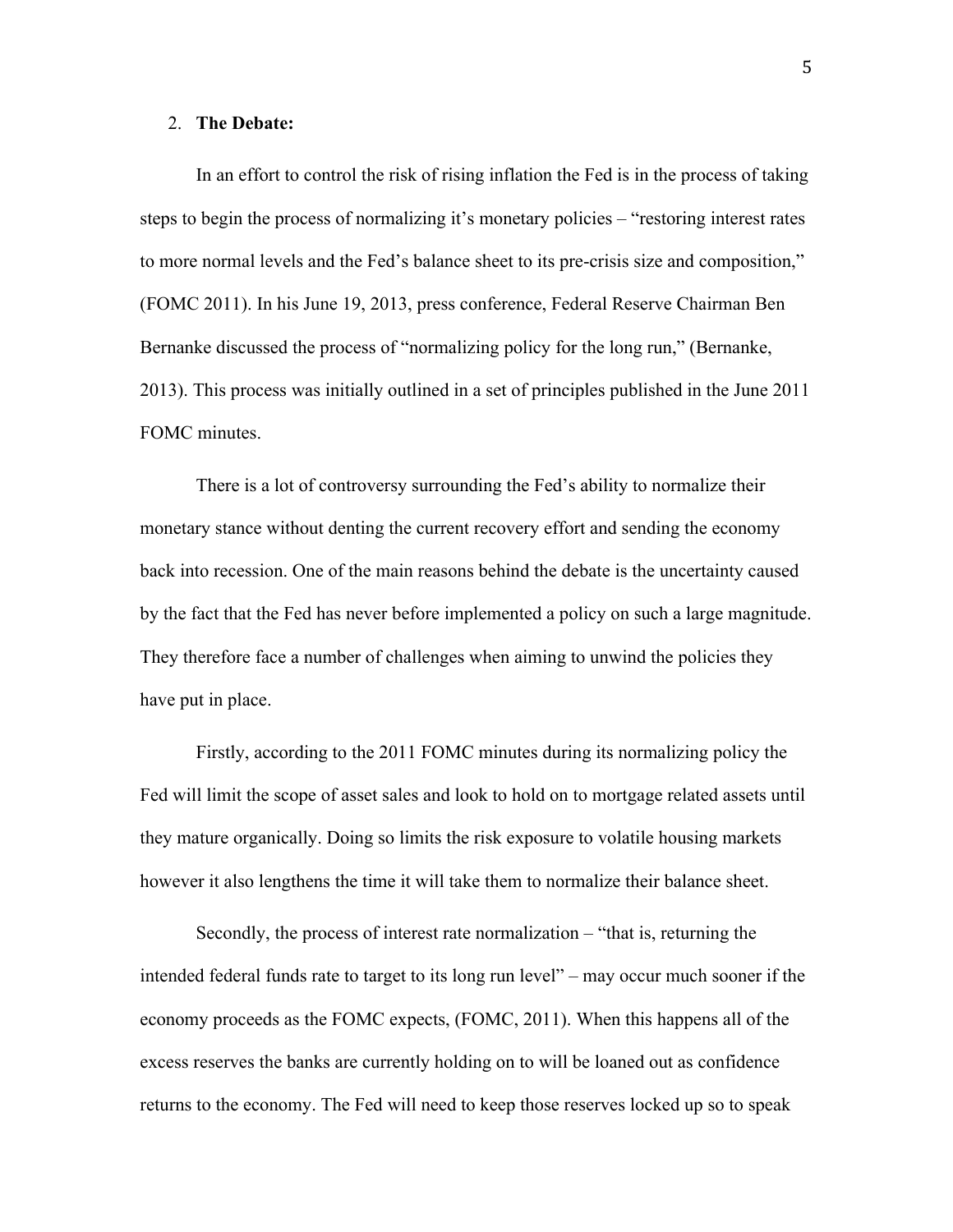and stop banks' lending them out. The main tool that is being used to do this currently is paying interest on reserves held at the Fed. The issue is that this rate paid on reserves must be higher than the market rate in order to stop banks' lending them out and causing higher expected inflation.

Finally, the Fed may unintentionally create some uncertainty in the market if it does not signal its intentions clearly. Since small changes in bank reserves can potentially generate much larger changes in money growth, the Fed may find it necessary to adjust the interest rate on reserves frequently in response to evolving economic conditions.

# 3. **My Model vs. What's been done before:**

The purpose of my paper is to model the interplay between the Federal Reserves balance sheet as they sell off assets and overnight interest rates, while allowing for interdependencies among these rates at the same time. By using the model created by Marquez et al. (2013) as a framework I can assess the removal of the monetary policy accommodation currently in place based on the exit principles specified in the June 2011 minutes of the Federal Reserve Open Market Committee. I am going to introduce two dummy variables to the model. The first variable, "M" is used to control for the introduction of interest on excess reserves being used as a policy tool and the second "FF" is used to account for the fluctuation we saw in the data in the time period from late 2007 to beginning 2009 during the recent financial crisis. In order to assess the removal of policy I am going to extend the time period used in the study to the beginning of 2014 in order to give me a more current look at the effect of reducing the Fed's balance sheet and therefore excess reserves, in current markets.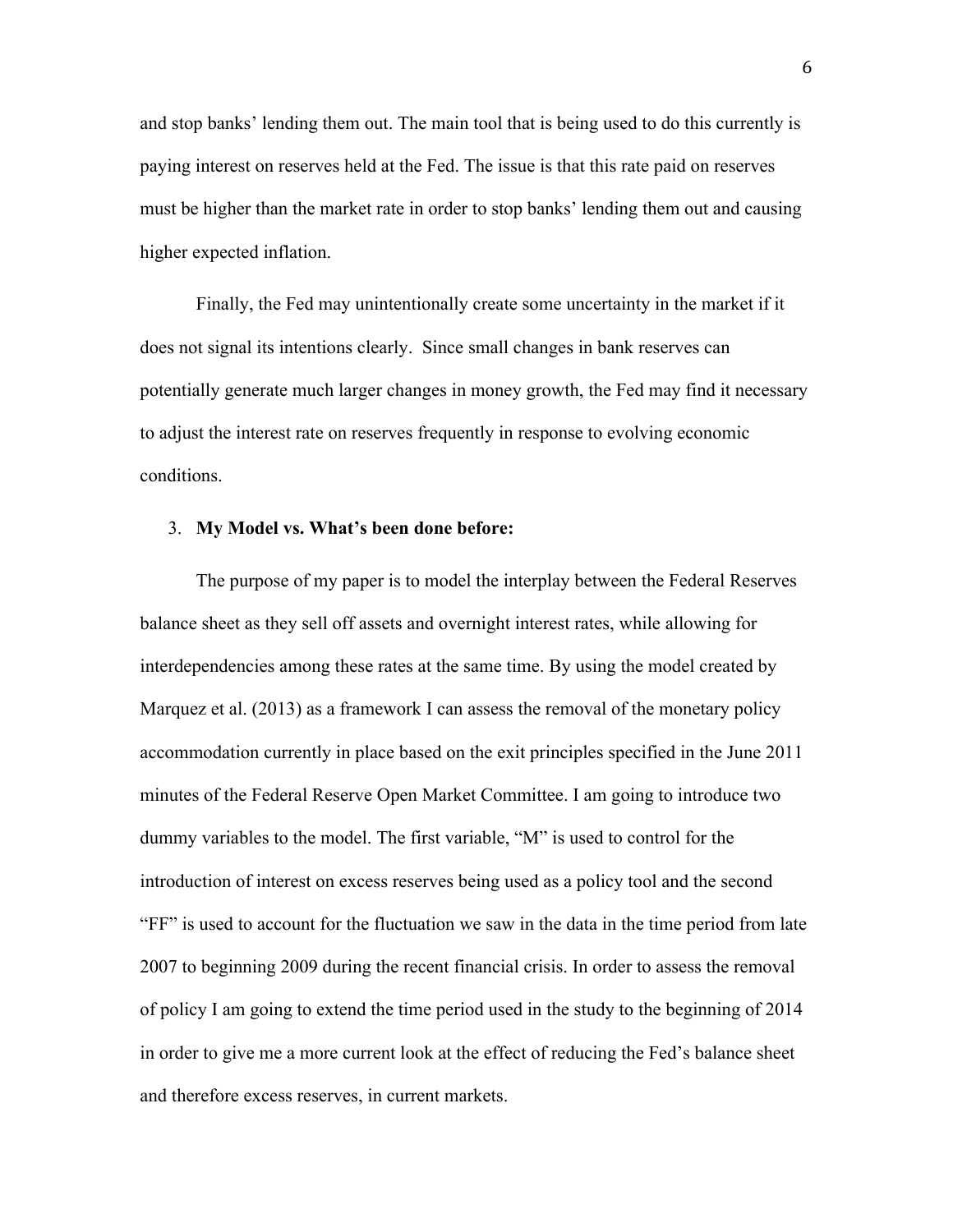There has been a lot of previous work done on the "liquidity trap" – the response of short term interest rates to a change in the amount of reserve balances – as studied by Hamilton (1996), Hamilton (1997), Carpenter and Demiralp (2006), Carpenter and Demiralp (2008), Judson and Klee (2010), Bech and Klee (2012), and Kopchak (2011).

In all of the work except Bech and Klee (2012) the effect of monetary policy changes is quantified without allowing for interdependencies among short-term interest rates. The model created by Marquez et al. (2013) however, allows linkages among banks various short-term funding channels with associated implications for overnight rates. In this framework it shows the "simultaneous effect of a change in the federal funds rate on the repo rate and Eurodollar rate and how it then feeds back into the federal funds rate" (Marquez et al. 2013).

The model used in Marquez's study uses the "maximum likelihood method for parameter estimation in order to account for the simultaneous determination of reserves and the federal funds rate" (Marquez et al. 2013). Previous work uses limited information estimation to avoid simultaneity biases. This is not suited to my approach because it treats reserves as endogenous for parameter estimation but exogenous for policy analysis. In my study I am going to use three-stage least squares regression in order to estimate the parameters in the system of simultaneous equations. This model also treats interest rate paid on reserves as an endogenous variable in predicting the effect of Fed asset sell offs. No previous literature or modeling efforts have this, mainly due to the fact that paying interest on reserves is a policy tool that has never been used by the Fed until now.

Finally, all prior literature is mostly concerned with interest rate responses to changes in reserve balances. Instead, this framework allows me to examine the relation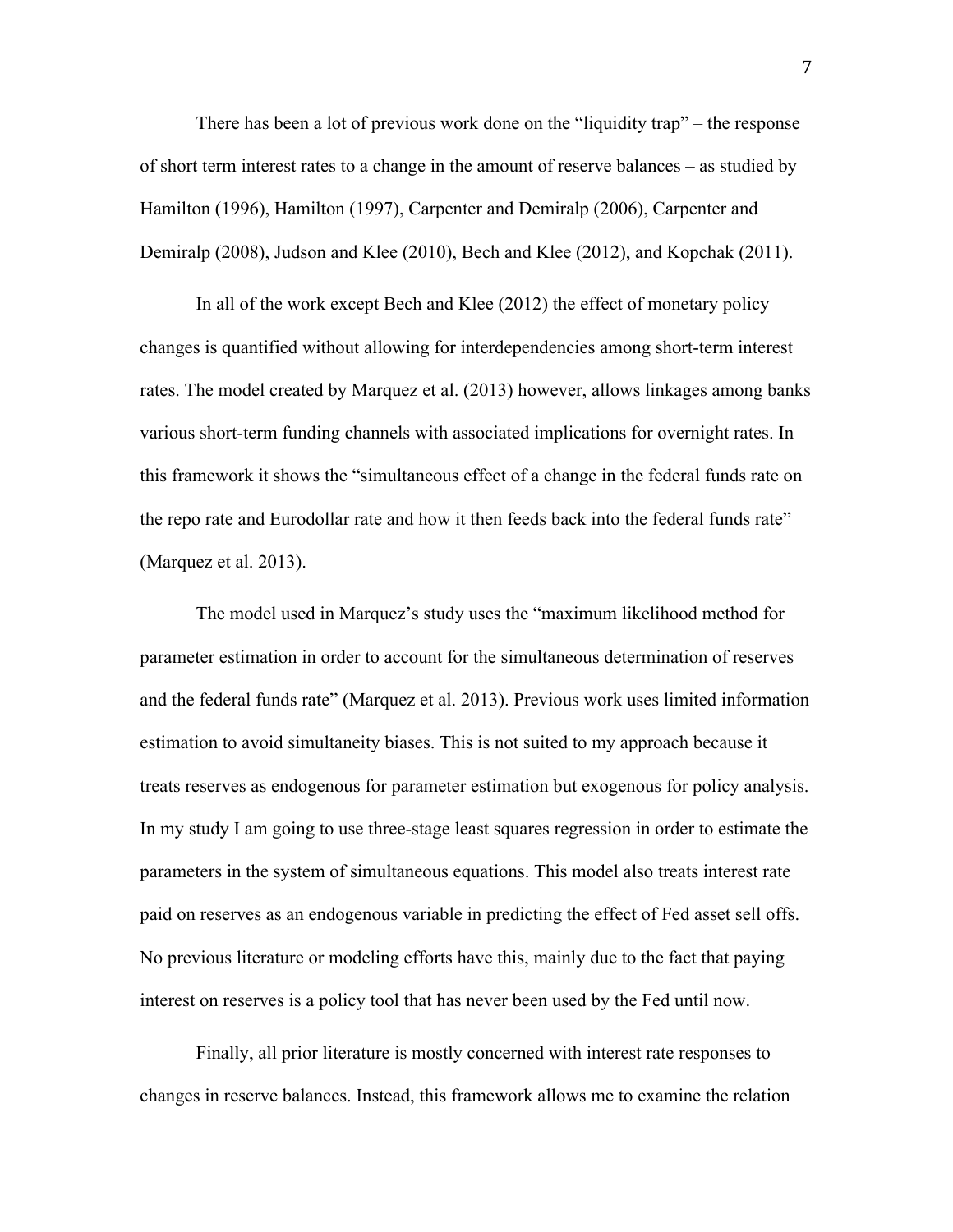between the levels of overnight interest rates and reserve balances, which in turn allows an estimation of the amount of reserve balances consistent with a certain level for the federal funds rate.

# 4. **Challenges with the Model/Data:**

An empirical assessment of the FOMC's exit principles is particularly challenging because they provide no information on the associated magnitudes or implementation dates of policy actions. It is also challenging because in order to effectively estimate the parameters you have to avoid certain sampling problems. Using a sample from the pre crisis period is problematic because this data will not reflect the role of the interest rate paid on excess reserves. This is a problem because this variable is treated as endogenous in the model and the exit principles rely on this policy tool. Alternatively one could use a sample from the post-crisis period, however the variability in interest rates is virtually absent and so the rates will not be statistically reliable for assessing the exit principles. Another alternative is to estimate two sets of parameters, one pre-crisis and one postcrisis. This approach assumes that, at some point, the economy switches automatically from one set of values to the other. The pre-crisis estimates are done without the introduction of interest payments on excess reserves and so are not applicable to the exit period. The study done in Marquez et al. (2013) used data from January 9, 2003 and March 30, 2012 whereas my study is going to extend this data from January 2001 to January 2014. One potential hurdle is that I cannot get access to the daily data because it is not released to the public. I can only access the monthly observations of the overnight interest rates from the St Louis Fed, FRED data website. Including the more current data enables me to observe the results that include the beginnings of the Fed's exit strategy to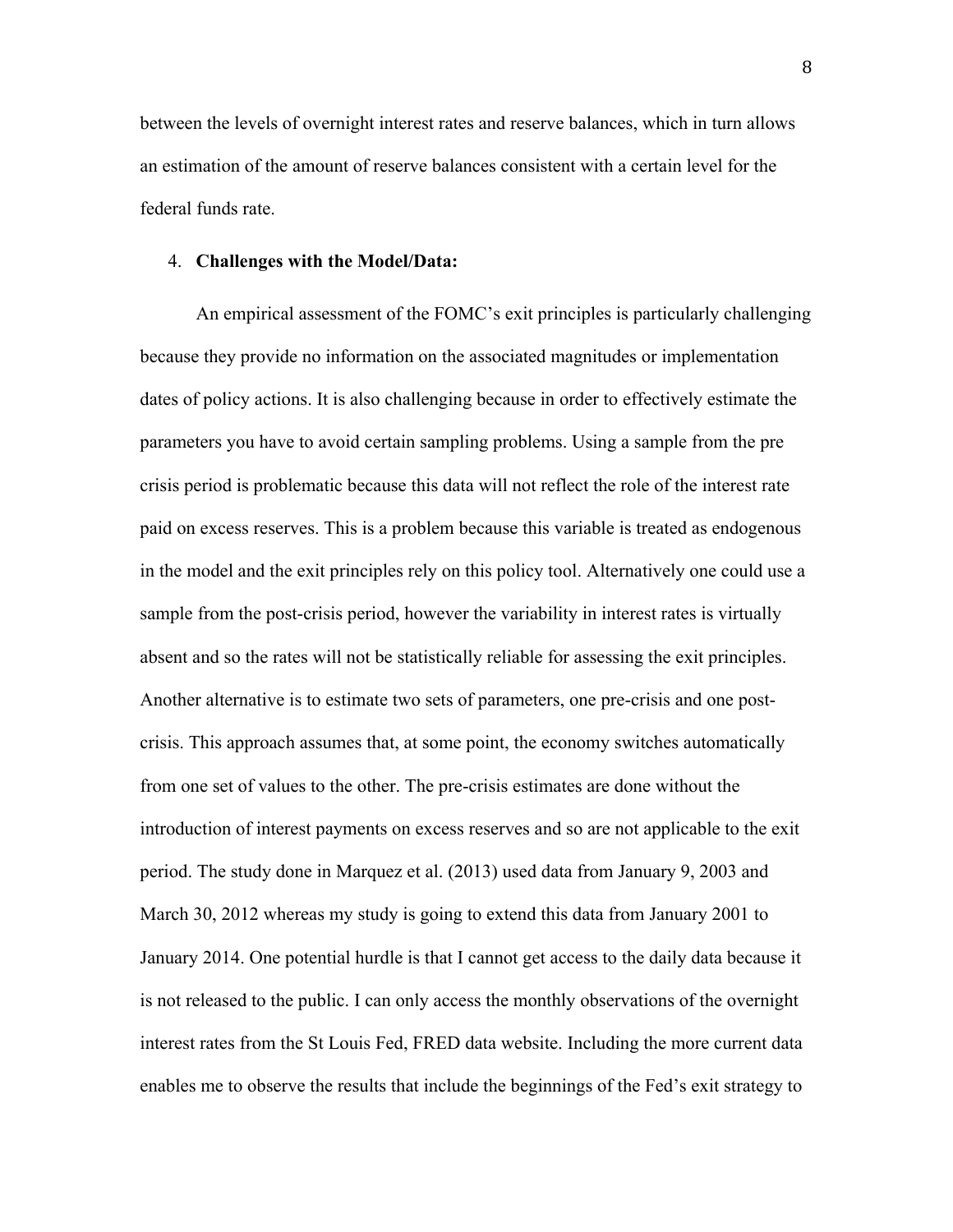assess whether it has had any effect or not and predict what kind of effects we can expect to see. More recent data will also help to eliminate any possible distortions caused by the "lag factor" in policy implementation.

# 5. **Model Framework:**

#### *A. Supply of reserves balances*

Prior to the financial crisis, temporary open market operations in the form of repurchase agreements (RP) were the main tool used in order to manipulate reserve balances and attain federal funds rate targets. At this time reserve balances constituted only a tiny fraction of a depository institutions balance sheet, shown in the data for required and excess reserves published by the Federal Reserve in their statistical release, H.3.

As the financial crisis hit, credit markets began to dry up deeming it necessary for the Fed to intervene by implementing various liquidity facilities to support the functioning of funding markets. In terms of assets these repurchase agreements (RP) were replaced with outright acquisitions of substantial amounts of US treasury securities, Agency debt securities and Agency mortgage-backed securities (MBS). These purchases increased deposits of DI's (depository institutions), which became the largest liability with most of these deposits making up excess reserves. By the end of April 2012, the net change in the size of the balance sheet was \$2,013 billion as it increased from \$877 billion to \$2,900 billion.

The model aims to estimate the effect of the selloff of these securities and so for modeling purposes it treats all outright securities as a single asset. Therefore in the model, US treasury securities, Agency debt securities and Agency mortgage-backed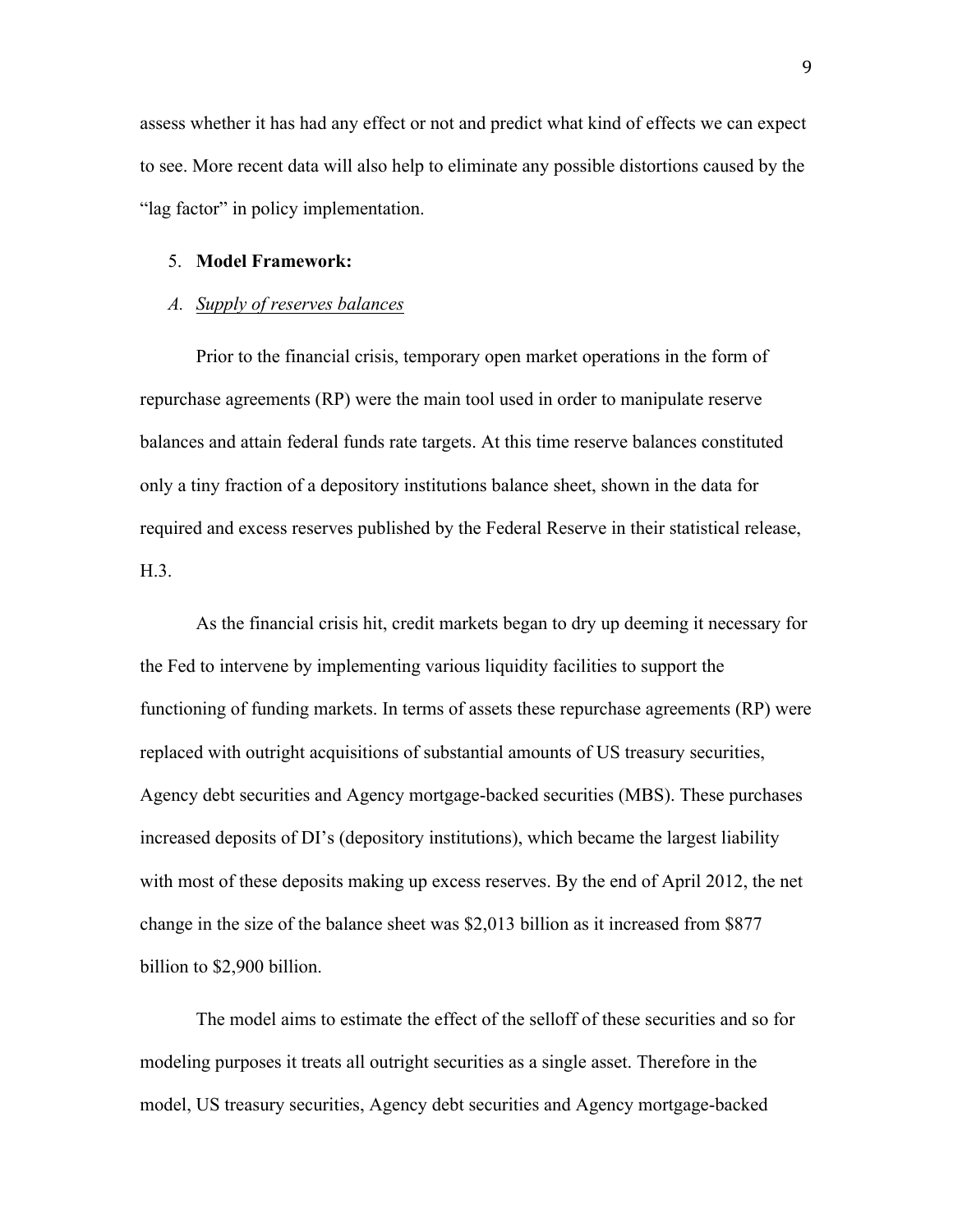securities can be seen as perfect substitutes that combine together into a single aggregate,

S.

| S:                          | - Securities on the Fed's balance sheet.                                                                                        |  |  |  |  |  |
|-----------------------------|---------------------------------------------------------------------------------------------------------------------------------|--|--|--|--|--|
| RP:                         | - Repurchase Agreements                                                                                                         |  |  |  |  |  |
| OA:                         | - All other assets such as foreign exchange swaps, loans extended<br>through the discount window or other liquidity facilities. |  |  |  |  |  |
| ${\bf R}^e$ :               | - Excess Reserves held at DI's                                                                                                  |  |  |  |  |  |
| $\mathbf{R}^{\mathbf{r}}$ : | - Required Reserves                                                                                                             |  |  |  |  |  |
| $\mathbf{C}$ :              | - Currency in Circulation                                                                                                       |  |  |  |  |  |
| OL:                         | - Other Liabilities                                                                                                             |  |  |  |  |  |

For liabilities reservable deposits are split in both excess reserves  $R^e$  and  $R^r$ . We use C to represent the currency in circulation and OL to represent all other liabilities such as reverse repurchase agreements and term deposits. Following Marquez et al. (2013), the simplified balance sheet identity is:

1) 
$$
S + RP + OA = (R^{e} + R^{r}) + C + OL
$$

I assume that S and OA are determined by monetary policy and are therefore, exogenous. However repurchase agreements are treated as an endogenous variable because the Fed accommodates any changes in the required reserves. Similarly C and OL are exogenous variables whereas  $R^e$  and  $R^r$  endogenized in the model.

 $R<sup>r</sup>$  is modeled as a fraction of reservable deposits D held at DI's.

$$
R^r = \lambda \times D, \qquad \lambda > 0,
$$

Where  $\lambda$  is the average required reserve ratio that I acquired from the Federal Reserve's webpage.

$$
D = f^{D} (i^{\text{fed}}, Y),
$$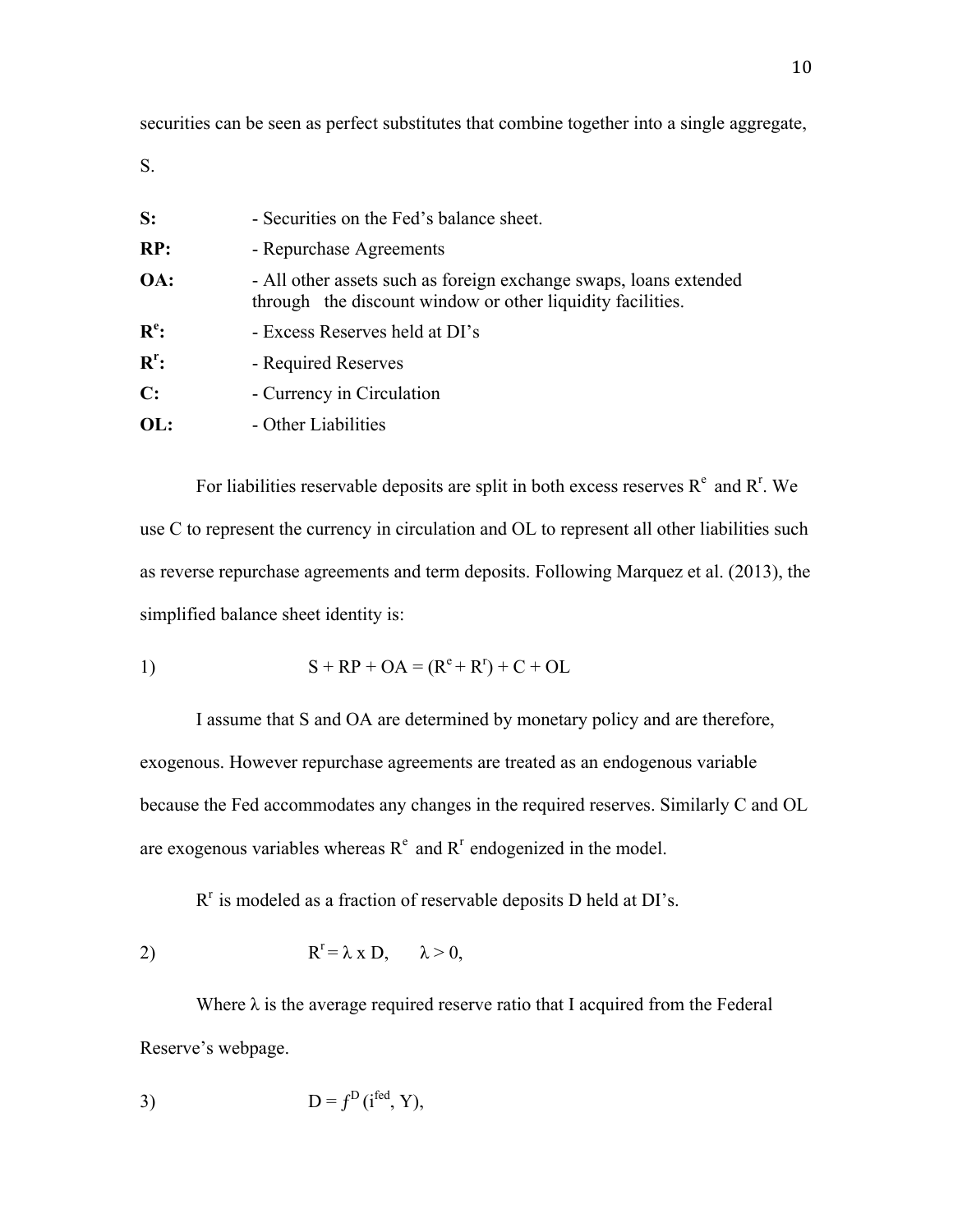Where i<sup>fed</sup> is the federal funds rate and Y is personal income acquired from the bureau of economic analysis. Theory suggests that an "increase in i<sup>fed</sup> raise short-term interest rates faster than interest rates on checkable deposits. This means that the opportunity cost of holding reservable deposits increases, and D decreases," (Marquez et al. 2013).

As I mentioned, I assume that the Fed accommodates changes in required reserves such that a change in required reserves is matched with a one for one change in repurchase agreements.

$$
RP = R^r + AF,
$$

Where AF stands for autonomous factors (e.g., the US Treasury's General Account) that, in addition to changes in  $R<sup>r</sup>$ , determine the size of the temporary open market operations (RP) by the Fed.

Using the above equations and substituting, the supply of reserves can be expressed, as in Marquez et al. (2013), with the following equation:

5) "R<sup>e</sup> = S + RP + OA – (C+OL) – (
$$
\lambda x f^{D}
$$
(i<sup>fed</sup>, Y)).

# *B. Demand for reserve balances*

Following Marquez et al. (2013), the inverse demand curve for excess reserve balances can be expressed as:

6) 
$$
i^{\text{fed}} = f^{\text{fed}} (i^{\text{repo}}, i^{\text{eurdol}}, R^e, i^{\text{disc}}, i^{\text{er}}),
$$

Where  $i^{repo}$  is the overnight Treasury general collateral (GC) repo rate,  $i^{eurdol}$  is the Eurodollar rate,  $i<sup>disc</sup>$  is the discount rate, and  $i<sup>er</sup>$  is the interest rate on excess reserves. A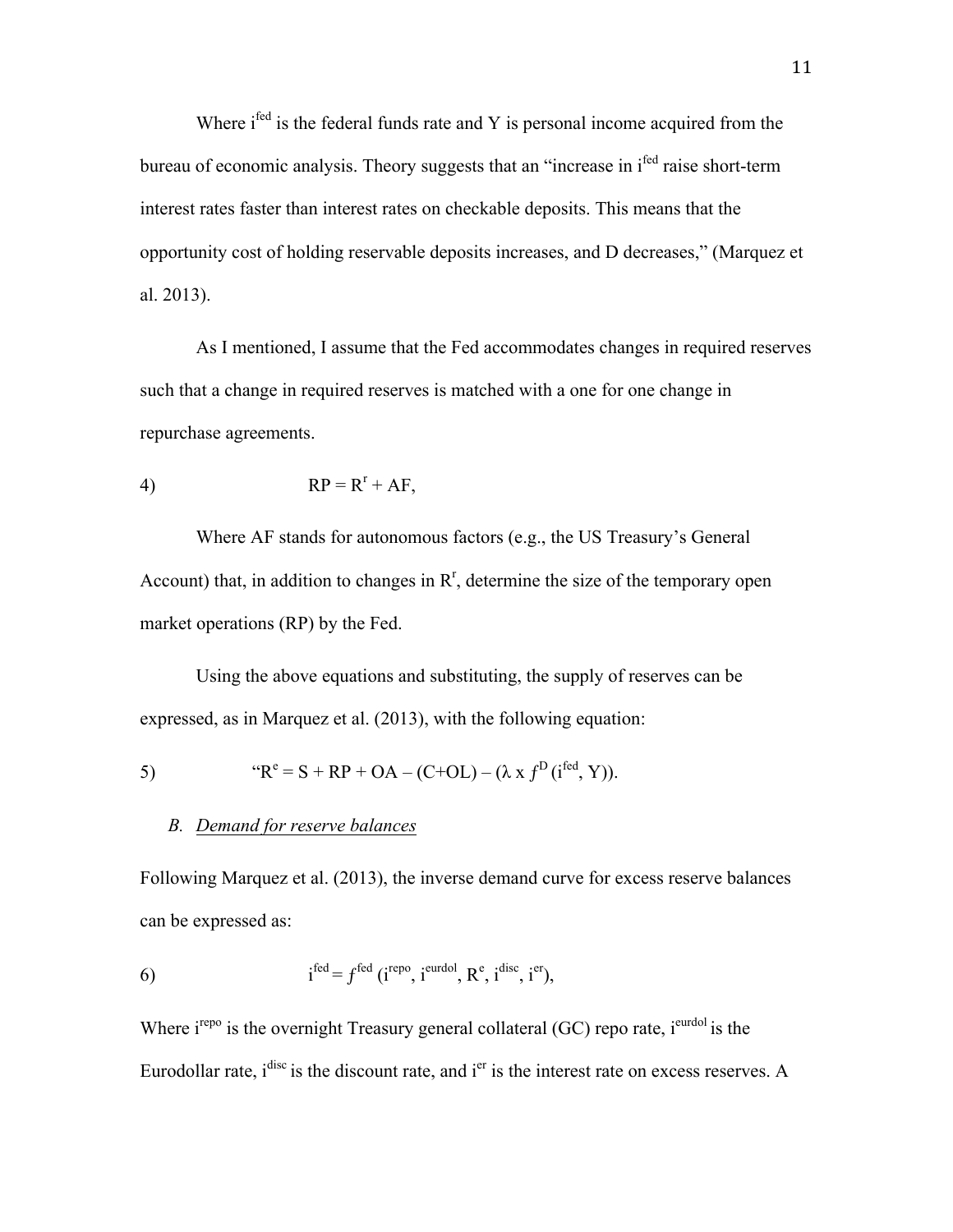reduction in the fed funds rate lowers DI's opportunity cost of holding excess reserves and hence creates an incentive to demand additional reserves above required reserves. This therefore results in an expected inverse relationship between  $R^e$  and  $i^{fed}$ , all else unchanged.

However, in reality there are various other funding rates that affect the demand for excess reserves. If other funding rates increase, the demand for funding in the federal funds market will increase which in turn, will raise the federal funds rate for a given supply of excess reserve balances.

As shown in Figure 1 below, the fed funds, Eurodollar and repo rates generally co-move in similar fashions around each other. The US unsecured money market consists of two segments, Eurodollar deposits and fed funds purchases and sales. Pre-financial crisis the two segments were highly integrated. However during the crisis period you can see large disintegration between the fed funds and Eurodollar deposit rate. Possible reasons for the heterogeneity in intraday fed funds rates include different transaction timings. As unanticipated news comes in, the market fed funds rate changes every second throughout the day. Different fed funds rate are realized at different times. As well as this, heterogeneous market participants may face different risk premiums as these different fed funds rates are realized even if they make transactions at the same time.

# **Figure 4: Overnight interest rates from 2000-2014**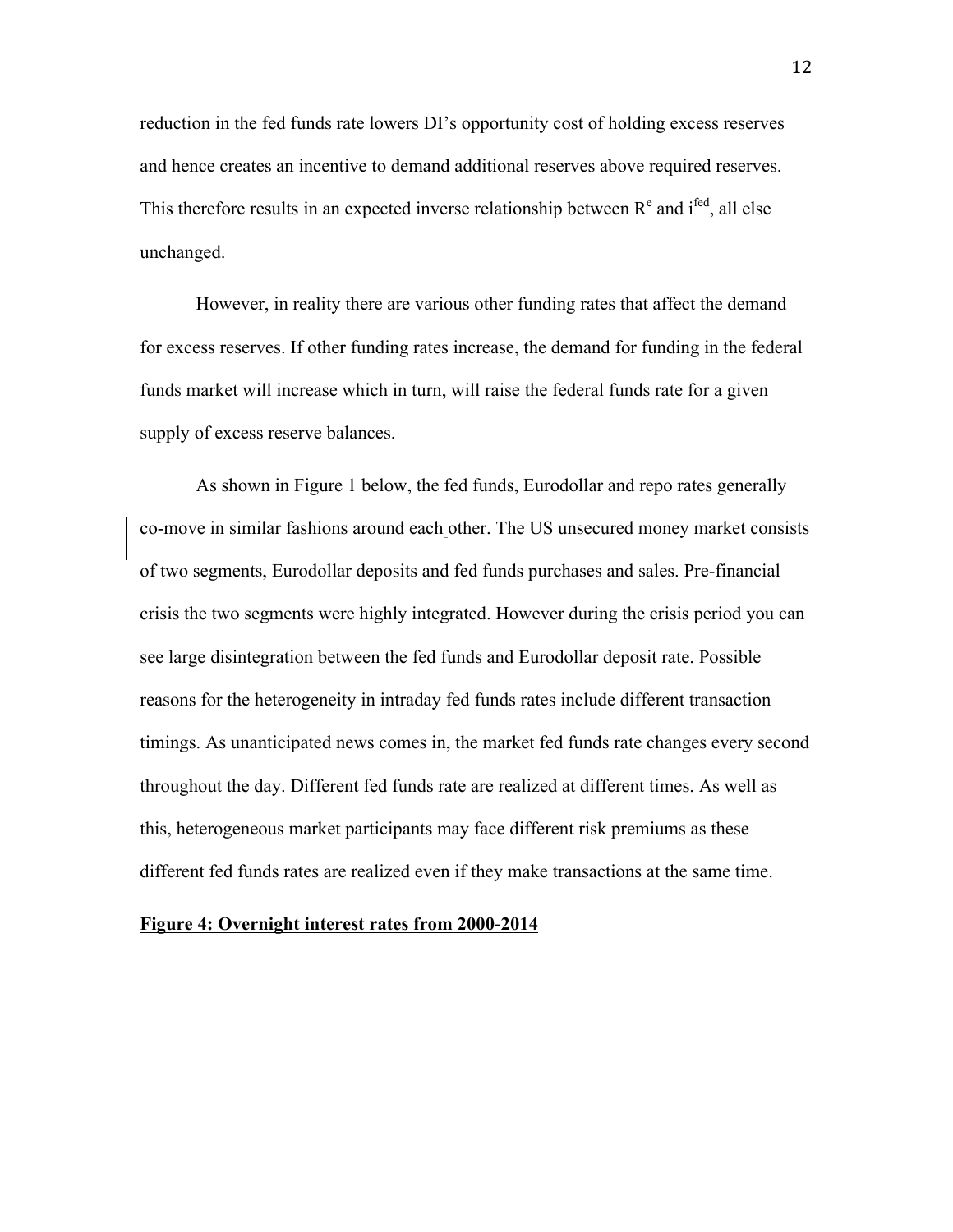

However, for the most part all three rates are interdependent of each other. This is because of the fact that DI's borrow in all three markets. Given these interdependencies we endogenize both i<sup>repo</sup> and i<sup>eurdol</sup> as,

$$
irepo = frepo (ifed, ieurdol), (Marquez et al.2013)
$$

8) 
$$
ieurdol = feurdol (ifed, irepo) (Marquez et al.2013).
$$

Equations 6-8 are taken from the framework for the model used by Marquez et al. 2013 and provide a way to include in the model, the interdependencies that exist among funding markets. It also includes the policy tool of paying interest on excess reserves and accounts for the effect this has. Both of these are key reasons that make the Marquez et al. 2013 model unique and help to extend the current literature on the liquidity effect. By using this model and modernizing the data I hope to add further to the literature by providing a better look at the effect of asset sell offs on the fed funds in the present markets.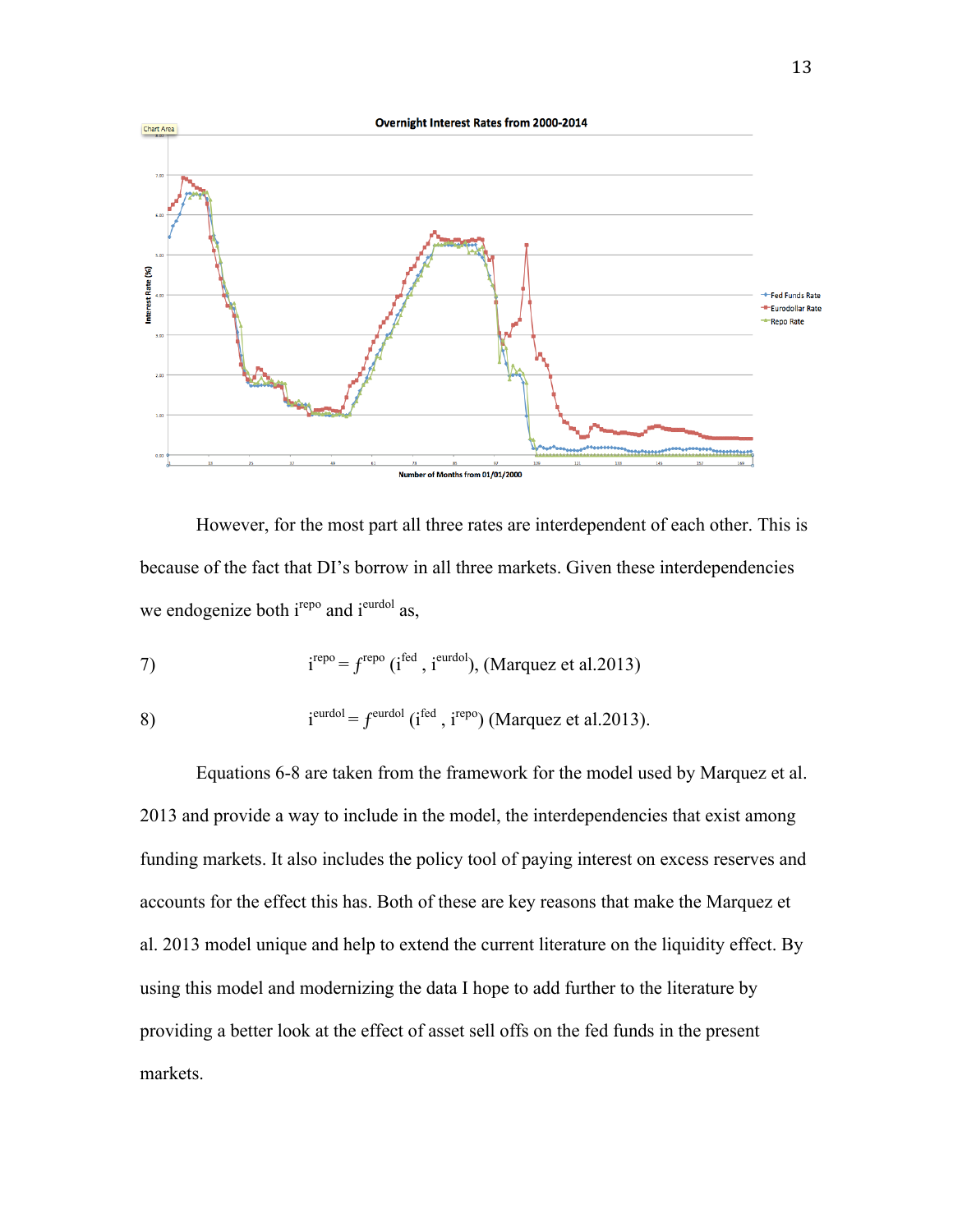# *C. Transmission channels*

Changes in S affect the fed funds rate through two channels.

- 1) A reduction in S reduces reserve balances as DI's deposits at the Fed are debited when the DI's purchase the securities. These sales reduce the excess reserves, which increases the federal funds rate.
- 2) The increase in fed funds rate raises the cost of borrowing in all other funding markets which then feeds back into the fed funds rate.

Even though the increases in i<sup>fed</sup> raise the opportunity cost of holding reservable deposits and thus reduce  $D$  as well as reserve requirements, there is no feedback channel to  $i<sup>fed</sup>$  via changes in excess reserves. As required reserves decrease, the Fed conducts temporary open market operations in the form of repurchase agreements to accommodate the decrease in  $R<sup>r</sup>$ , leaving excess reserves unchanged. Given this, there is a negative relationship between the fed funds rate and S.

# *D. Model*

The econometric model follows Marquez et al. (2013):

9) 
$$
\ln i^{\text{fed}} = \alpha_0 + \alpha_1 \ln i^{\text{rep}}_t + \alpha_2 \ln i^{\text{eurdol}}_t + \alpha_3 \ln i^{\text{disc}}_t + \alpha_4 R^e_t + \alpha_5 i^{\text{er}}_t + \alpha_6 \ln i^{\text{fed}}_t + \alpha_7 M + \alpha_8 FF + u^{\text{fed}}_t
$$

10) 
$$
\ln i^{\text{repo}} = \beta_0 + \beta_1 \ln i^{\text{fed}} + \beta_2 \ln i^{\text{eurdol}} + \beta_3 \ln i^{\text{repo}} + \beta_4 F + u^{\text{repo}} +
$$

11) 
$$
\ln i^{\text{eurdol}} = \delta_0 + \delta_1 \ln i^{\text{fed}} + \delta_2 \ln i^{\text{repo}} + \delta_3 \ln i^{\text{eurdol}} + \delta_4 F u^{\text{eurdol}} + \delta_5 H u^{\text{eurdol}} + \delta_6 H u^{\text{eurdol}} + \delta_7 H u^{\text{eurdol}} + \delta_8 H u^{\text{eurdol}} + \delta_9 H u^{\text{eurdol}} + \delta_9 H u^{\text{eurdol}} + \delta_9 H u^{\text{eurdol}} + \delta_9 H u^{\text{eurdol}} + \delta_9 H u^{\text{eurdol}} + \delta_9 H u^{\text{eurd}} + \delta_9 H u^{\text{eurd}} + \delta_9 H u^{\text{eurd}} + \delta_9 H u^{\text{eurd}} + \delta_9 H u^{\text{eurd}} + \delta_9 H u^{\text{eurd}} + \delta_9 H u^{\text{eurd}} + \delta_9 H u^{\text{eurd}} + \delta_9 H u^{\text{eurd}} + \delta_9 H u^{\text{eurd}} + \delta_9 H u^{\text{eurd}} + \delta_9 H u^{\text{eurd}} + \delta_9 H u^{\text{eurd}} + \delta_9 H u^{\text{eurd}} + \delta_9 H u^{\text{eurd}} + \delta_9 H u^{\text{eurd}} + \delta_9 H u^{\text{eurd}} + \delta_9 H u^{\text{eurd}} + \delta_9 H u^{\text{eurd}} + \delta_9 H u^{\text{eurd}} + \delta_9 H u^{\text{eurd}} + \delta_9 H u^{\text{eurd}} + \delta_9 H u^{\text{eurd}} + \delta_9 H u^{\text{eurd}} + \delta_9 H u^{\text{eurd}} + \delta_9 H u^{\text{eurd}} + \delta_9 H u^{\text{eurd}} + \delta_9 H u^{\text{eurd}} + \delta_9 H u^{\text{eurd}} + \delta_9 H u^{\text{eurd}} + \delta_9 H u^{\text{eurd}} + \delta_9 H u^{\text{eurd}} + \delta_9 H u^{\text{eurd}} + \delta_9 H u^{\text{eurd}} + \delta_9 H u^{\text{eurd}} + \delta_9 H u^{\
$$

12) 
$$
R^{e}_{t} = S_{t} + RP_{t} - (R^{r}_{t} + C_{t} - OA_{t} + OL_{t})
$$

13)  $RP_t = R_t^r + AF_t$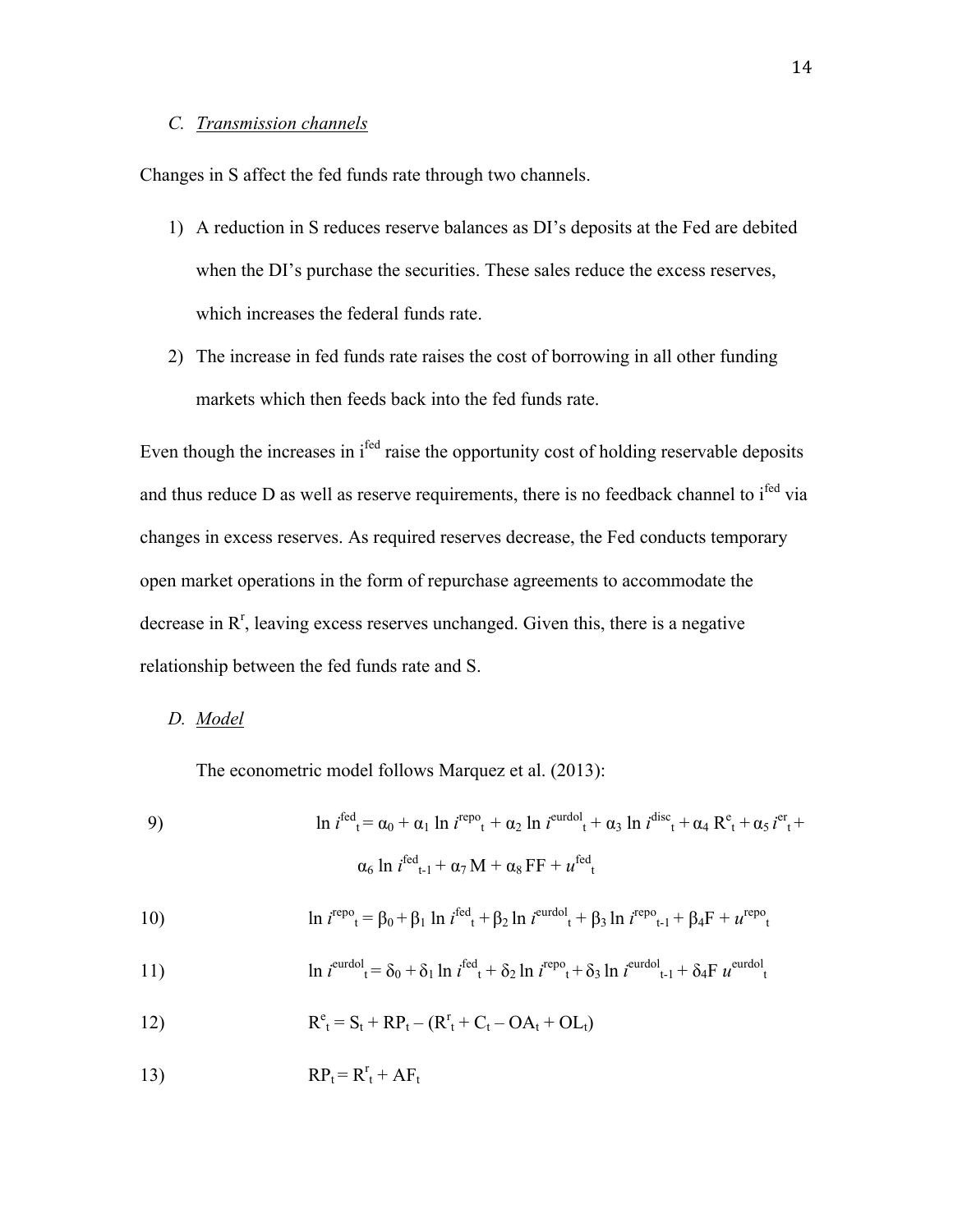14) 
$$
R_t^r = \lambda_0 + \lambda_1 D_t + \lambda_2 R_{t-1}^r + \lambda_s F u_t^r
$$

15) 
$$
D_t = \pi_0 + \pi_1 Y_t + \pi_2 \ln i^{\text{fed}}_t + \pi_3 D_{t-1} + \pi_4 F + u^D_t
$$

16) 
$$
\boldsymbol{u}_t = (u^{\text{fed}}_t, u^{\text{repo}}_t, u^{\text{eurdol}}_t, u^{\text{r}}_t, u^{\text{D}}_t)' \sim N(0, \Omega).
$$

For my study I have added two dummy variables to the original model that can be seen as M and FF. M is a dummy variable to account for the introduction of paying interest on excess reserves as a policy tool in 2008. FF is a dummy variable that I added to the model to account for observations between late 2007-2009. I added this variable after looking at the plots of the actual vs. fitted values that resulted from running the initial model without the FF variable. I observed larger distortions from the trend line for dates between 2007-2009, which I attributed to the volatility of rates in response to the financial crisis. Therefore, the dummy variable FF aims to separate these effects and control for this time period in order to be able to report more accurate parameter estimates.

It is important to control for M because prior to 2008 paying interest rate on excess reserves was not a policy tool used by the Fed. Before October 08 the rate was zero and it exhibited wide swings upon introduction in October 08 before stabilizing at 25 basis points. In order to control for its novelty the dummy variable carries a value of 1 from October 2008 to January 2009 and zero otherwise.

The model has three interesting properties. First it allows for the possibility of delayed responses to changes in market conditions with the inclusion of the lagged variables at t-1. Second, the model captures the nonlinear relationship between short term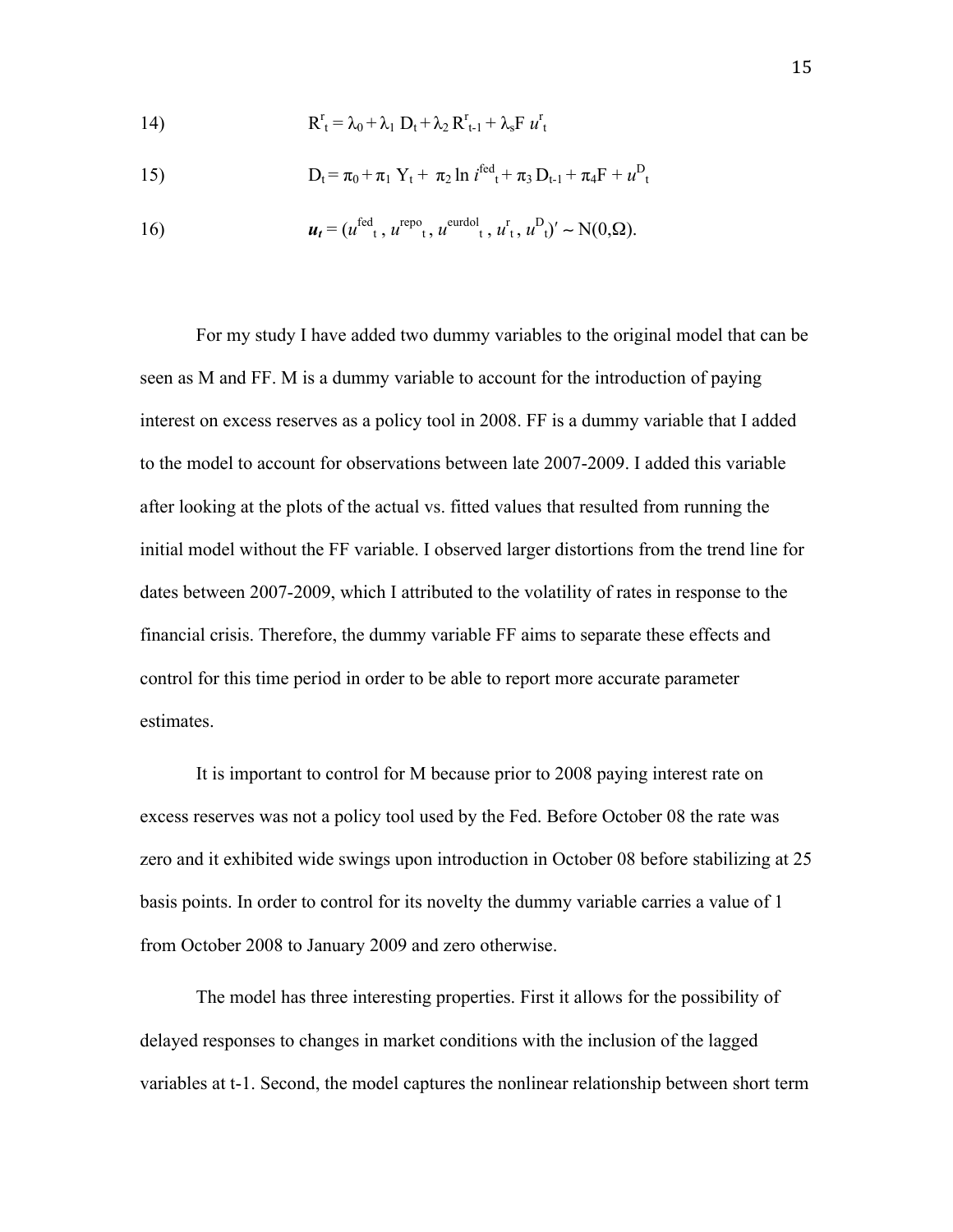interest rates and reserve balances over our sample when we take the logarithms. This is also discussed in Bech and Klee (2012) and supported in the scatter plot below of the relationship between the Fed funds rate and reserve balances (Figure 2). The model uses logarithm of interest rates to accommodate the presence of non-linearity's.

# **Figure 5:**



By looking at the equation used to the estimate the effect of a change in S on the fed funds rate, I can expect to observe an inverse relationship (Marquez et al.2013). Therefore the sign regarding the change,  $di<sup>fed</sup>/dS$  should be negative.

A decline in S reduces excess reserves directly, which then raises the Fed funds rate. The decline in S is otherwise known as open market sales. This reduces the supply of reserves from the Fed to banks. With fewer reserves banks are not as willing to make as many loans. When banks are willing to lend less the interest rate rises (fed funds rate) and is reflected in channel 1. This increase in the federal funds rate is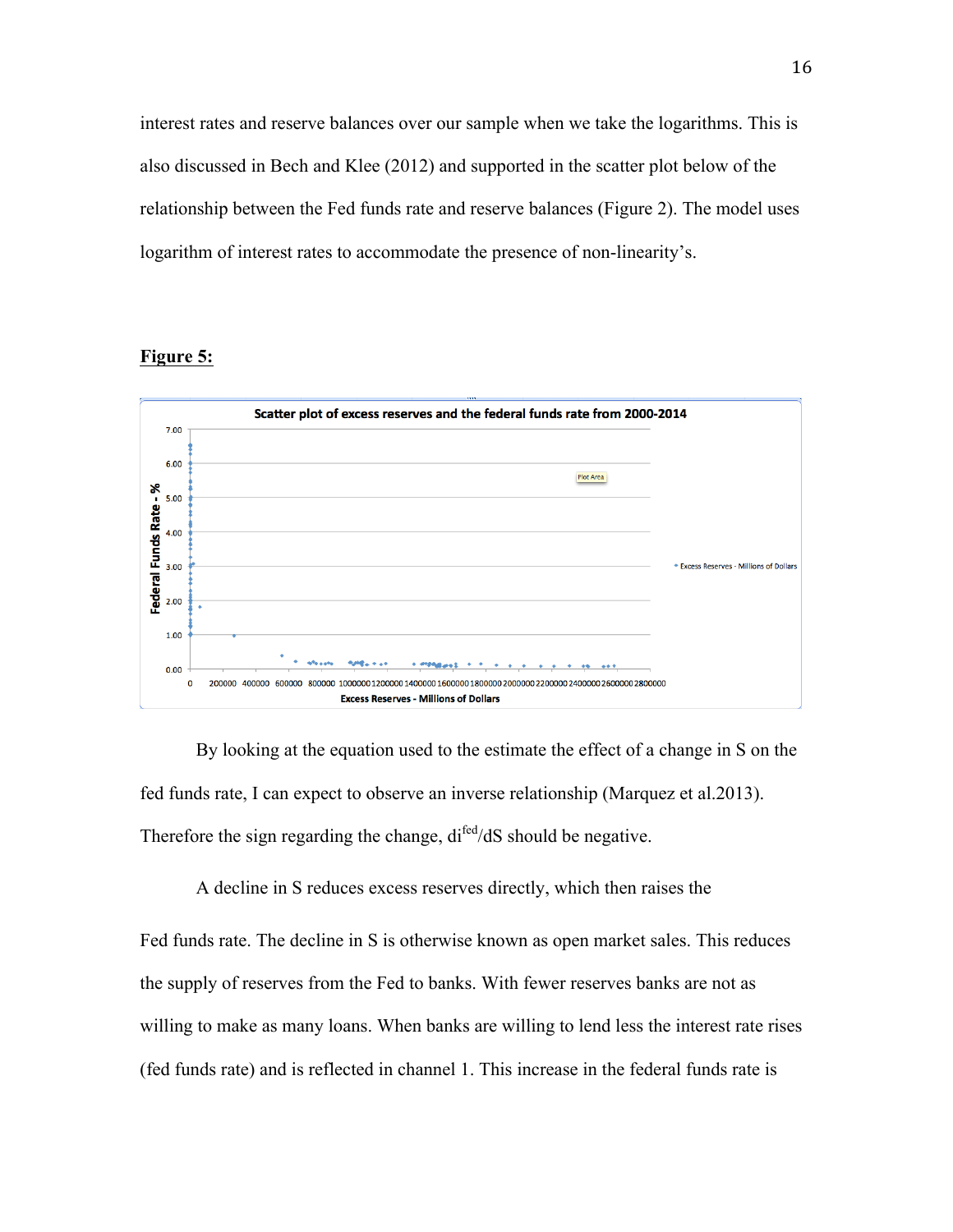transmitted to all other interest rates, which then feeds back as an additional impulse to the federal funds rate represented in channel 2. Bearing this in mind I expect to see an inverse relationship between securities holdings and the fed funds rate keeping all else constant. To determine just how sensitive the fed funds rate is to a change in S I use this model to conduct an empirical analysis.

# 6. **Estimation Results/Empirical Analysis**

The data I am using for my study is based off of the nominal monthly rates reported on the Federal Reserve public website in their statistical releases as well as the St Louis Fed, FRED data website. The repo rate was taken from the Federal Reserve Bank of New York's website and was also a nominal monthly rate. Data on reservable deposits and DI's excess reserves are measured in Millions of Dollars and are obtained from FRED. This is also along with data on both required reserves and personal income which are measured in Billions of Dollars.

Previous studies such as Marquez et al.2013 used daily observations for each interest rate however such information is not made available to the public by the Fed. This may allow for a better estimate of the effect of a change in S as there considerably more data points with the daily data.

I used STATA to perform a three stage least squares regression in order to estimate the parameters in the system of simultaneous equations, (equations 9-15). Figure 3 below is the output table produced from my estimation. This is different from previous studies that used Matlab to conduct maximum likelihood estimates for the coefficients.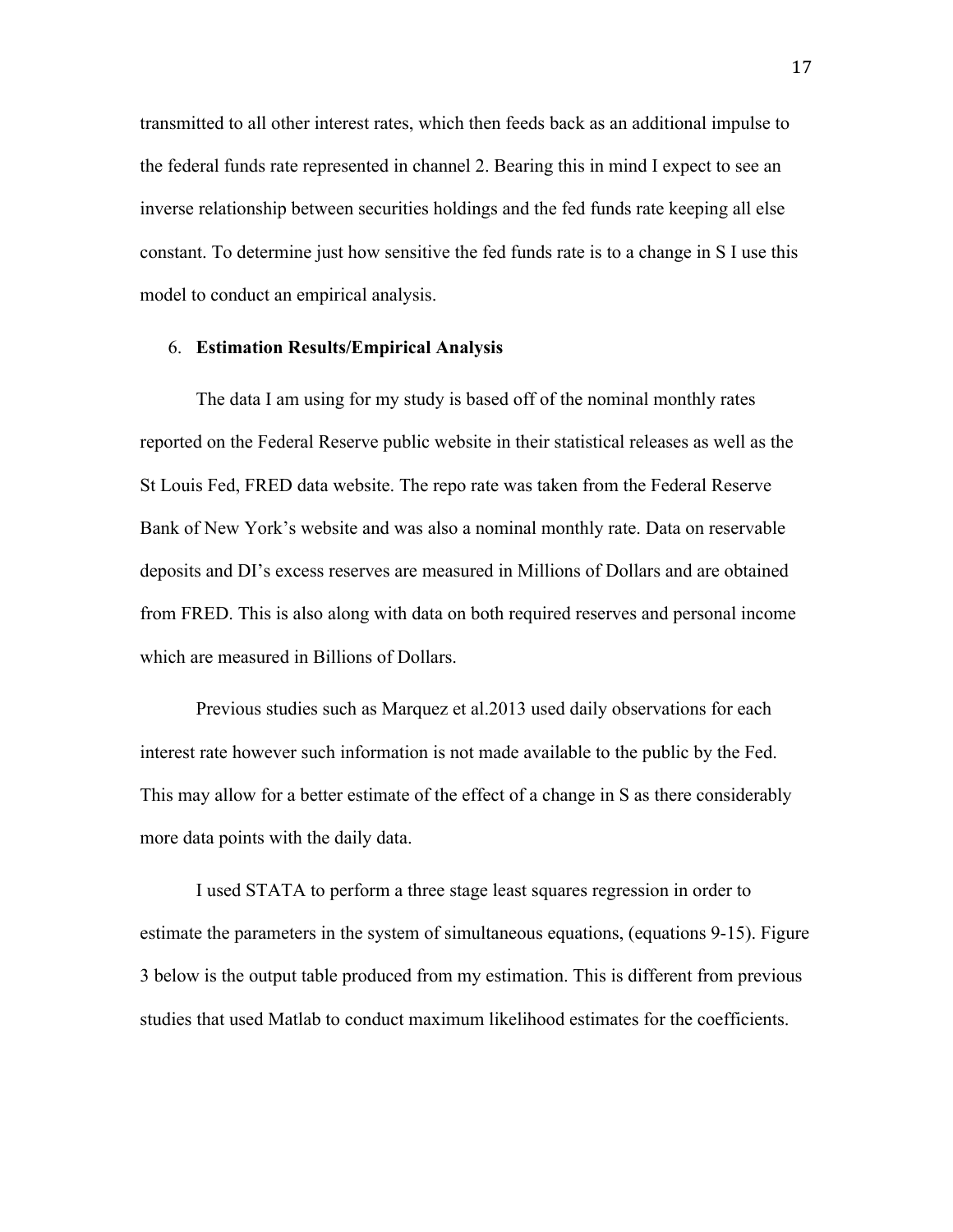# **FIGURE 6: Stata 3OLS Output**

|                                        | <b>Lnfedfunds</b><br>#1                                                                         |       | Lnrepo<br>#2             |       | Lneurodollar<br>#3  |       | Required<br>Reserves #4 |     | Reservable<br>Deposits #5 |     |
|----------------------------------------|-------------------------------------------------------------------------------------------------|-------|--------------------------|-------|---------------------|-------|-------------------------|-----|---------------------------|-----|
| Constant                               | $-0.189$<br>$[-0.081]$                                                                          |       | 0.175<br>[0.074]         | $***$ | $-0.106$<br>[0.042] | $***$ | 10.071<br>[1.08]        | *** | $-14.002$<br>[10.893]     |     |
| FF                                     | 0.137<br>[0.052]                                                                                | $***$ | $-0.112$ **<br>$[0.063]$ |       | 0.130<br>$[0.035]$  | $***$ | $-2.551$<br>[0.559]     | *** | 8.058<br>[5.452]          |     |
| <b>Lnfedfunds</b>                      |                                                                                                 |       | 0.056<br>[0.025]         | $***$ | 0.017<br>[0.014]    |       |                         |     | $-5.604$<br>[1.412]       | *** |
| Lneurodollar                           | 0.728<br>[0.045]                                                                                |       | $-0.043$<br>[0.046]      |       |                     |       |                         |     |                           |     |
| Lnrepo                                 | 0.184<br>[0.081]                                                                                | ***   |                          |       | $-0.044$<br>[0.022] | $***$ |                         |     |                           |     |
| <b>Excess reserves</b>                 | 0.214                                                                                           | ***   |                          |       |                     |       |                         |     |                           |     |
|                                        | [.0463]                                                                                         |       |                          |       |                     |       |                         |     |                           |     |
| Interest paid<br>on excess<br>reserves | 0.868                                                                                           | $***$ |                          |       |                     |       |                         |     |                           |     |
|                                        | [0.322]                                                                                         |       |                          |       |                     |       |                         |     |                           |     |
| М                                      | $-0.008$<br>[0.166]                                                                             |       |                          |       |                     |       |                         |     |                           |     |
| Reservable<br><b>Deposits</b>          |                                                                                                 |       |                          |       |                     |       | 0.066                   | *** |                           |     |
|                                        |                                                                                                 |       |                          |       |                     |       | [0.006]                 |     |                           |     |
| Required<br>Reserevs                   |                                                                                                 |       |                          |       |                     |       |                         |     |                           |     |
| Personal<br>Income                     |                                                                                                 |       |                          |       |                     |       |                         |     | 0.002                     | *** |
| Ln discount<br>rate                    | 0.086                                                                                           | $***$ |                          |       |                     |       |                         |     | [0.001]                   |     |
|                                        | [0.0315]                                                                                        |       |                          |       |                     |       |                         |     |                           |     |
|                                        | *** = significant 95% level<br>** = significant at 90% level<br>NOTE: variables at t1 not shown |       |                          |       |                     |       |                         |     |                           |     |

Equations 1-5

Numbers below in '[...]' = Standard Errors

Endogenous variables = Infedfunds, Inrepo, Ineurodollar, required reserves, reservable deposits. Exogenous variables = Indiscount, excess reserves, interest paid on excess reserves, Infedfundst1, M, FF, In repot1, Ineurodollart1, required reservest1, personal income, reservabledepositst1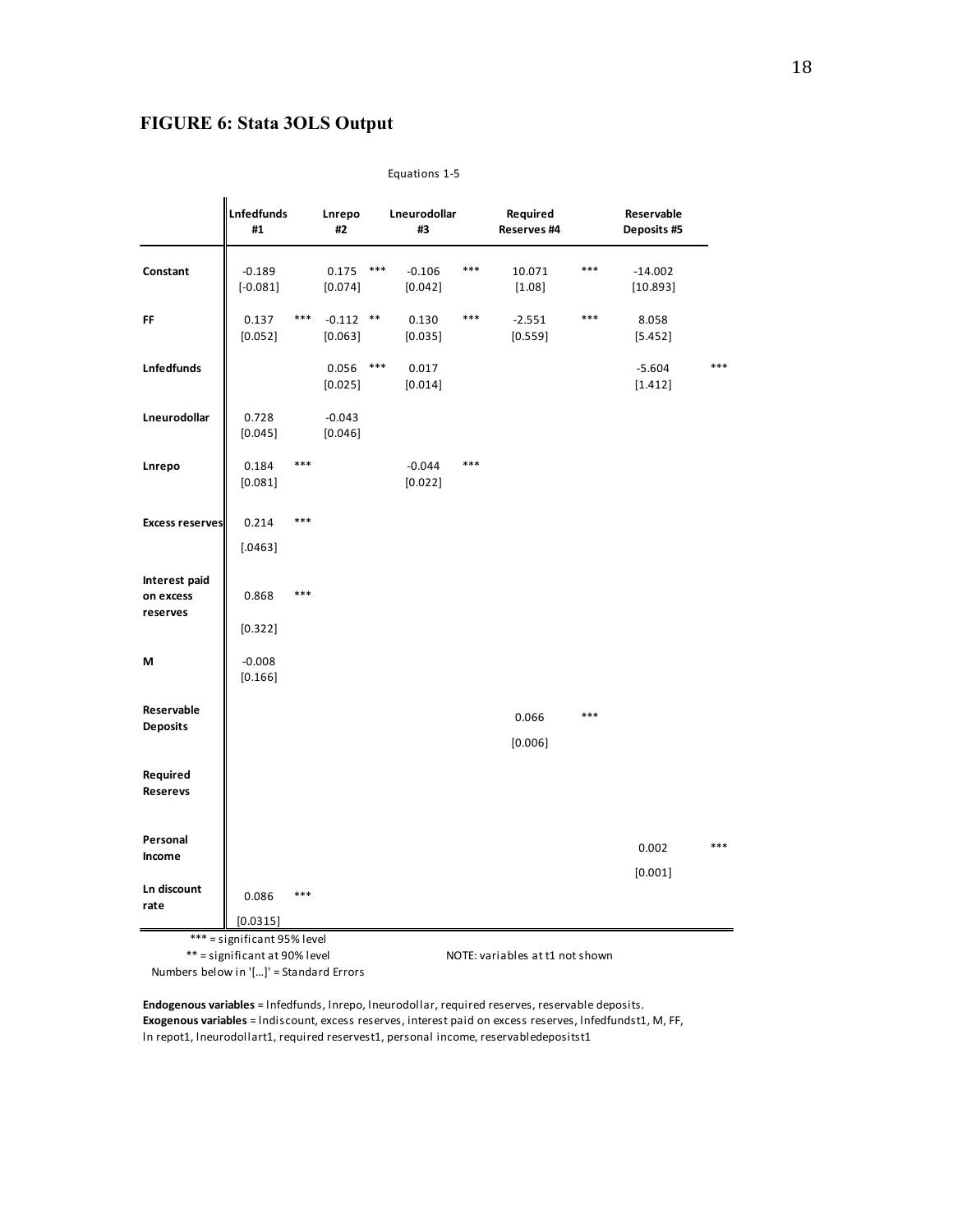In terms of the estimates for the coefficients the results confirm the inverse and statistically significant relationship between excess reserves and the fed funds rate. In the first equation, the coefficient on excess reserves is -0.214. This shows that for every 1 billion dollar increase in excess reserves, the fed funds rate will decrease by .214%. This number makes sense considering current excess reserves held by DI's are around \$2.8 trillion. It also statistically significant, this enables us to conclude that there is a significant negative linear relationship between excess reserves and the fed funds rate.

Going hand in hand with this is the relationship you can see between reservable deposits and the fed funds rate in equation 5. As you would expect to see, when the fed funds rate increases, the amount of reservable deposits decreases. More specifically, a 1% increase in the fed funds rate causes a \$5.604 billion decrease in reservable deposits. This is because an increase in fed funds rates occurs when the Fed engages in open market sales to try and decrease the money supply. During this process the amount of excess reserves held at banks decreases and so causes the interest rate to rise. This relationship is also statistically significant as the p-value  $= 0.000<0.05$ .

Not only this, but the model shows the interdependencies among overnight interest rates however not to the same extent as observed in Marquez's study. When looking at the effect of the repo rate in equations 1 and 3, we can see that the elasticity of the repo rate with respect to both the fed funds rate and Eurodollar rate is .18 and -.04. This is different from the observations in Marquez'z 2013 study where they found the repo rate to have positive effects on both rates. They also found similar results for the Eurodollar rate, that it had positive and significant impacts on both the fed funds and repo rates in their study. Here we can see in equations 1 and 2 that the Eurodollar rate is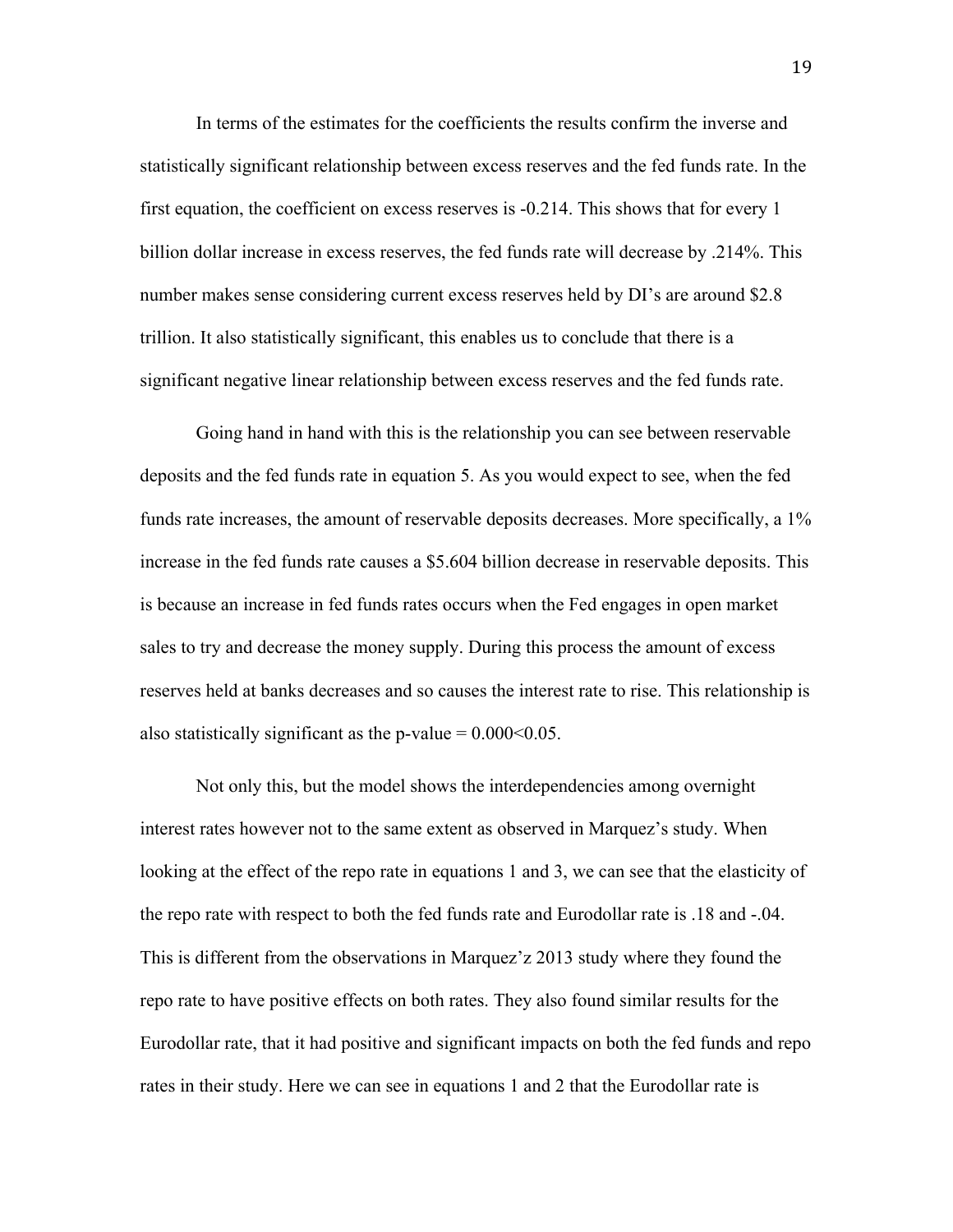insignificant in both regression equations. Therefore we cannot draw any conclusions about whether or not it has a positive effect and cannot say how big of an impact it has on the other two rates either. The last part of the comparison to Marquez's study looks at the effect of the fed funds rate in equations 2 and 3. In Marquez's study they observed a positive significant elasticity between the fed funds and repo rate but an insignificant elasticity between the fed funds and Eurodollar rates like I did. Therefore, I can say that that a 1% increase in the fed funds rate will cause a .56% increase in the repo rate.

Even given the fact that I followed the model very closely, it could be such that the two dummy variables that I added caused the results between interest rate interdepencies to be different for my model than in Marquez's study. With this in mind it could prove to be an area that requires further research as to whether or not controlling for certain time periods as I did affects the impact that the interest rates have on each other. Having said that it could simply be that the monthly observations I used didn't capture the true relationship between the three rates. The fact that it was monthly data smooths out a lot of the daily fluctuations that, if accounted for, might portray a different relationship that yields results that are closer to those found in Marquez's study. However it is worth noticing the trend we can see in Figure 4 back on page 13. Looking at the historical data we can see that right up until the time period used in my dummy variable, the three interest rates have generally moved together. However once the end of 2007/beginning of 2008 hit, the Eurodollar rate split away and spiked, rapidly increasing while the others were in periods of downward trends. This is why controlling for this time period is necessary and would explain why the Eurodollar rate is insignificant in my regression.

20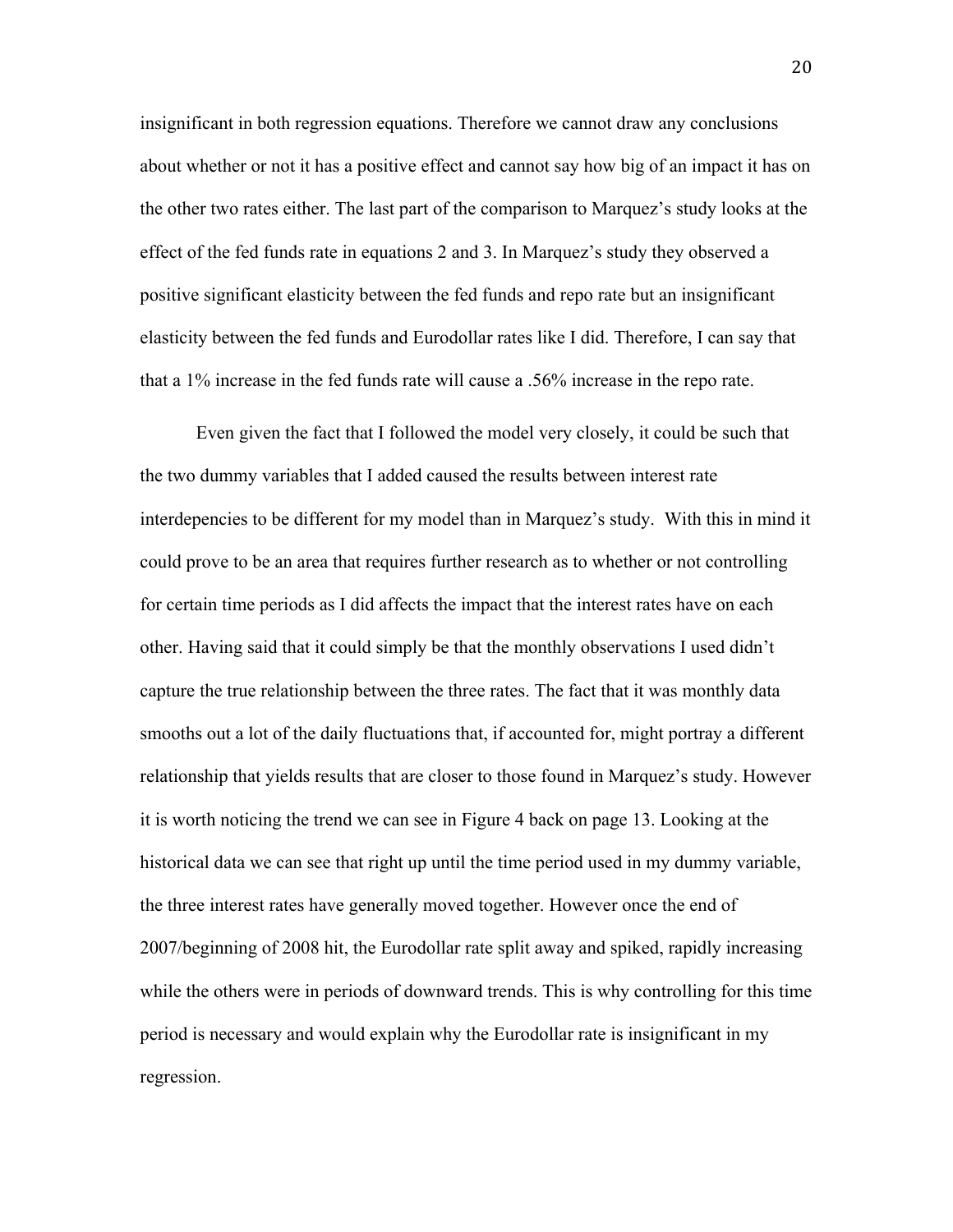# **Figure 7: Correlation Matrix**

.

(obs=172) . corr lnfedfunds lnrepo lneurodollar

|              | Infedf~s lnrepo lneuro~r |        |        |
|--------------|--------------------------|--------|--------|
| lnfedfunds   | 1,0000                   |        |        |
| lnrepo       | 0.8064                   | 1,0000 |        |
| lneurodollar | 0.9182                   | 0.7750 | 1,0000 |

The above correlation matrix also shows the interdependencies between the overnight rates in my study. As you can see each have strong positive linear relationships.

In the output above we can see that the dummy variable I introduced, "FF" is significant in all equations other than #5. The way we can interpret this variable can be seen below:

**Equation #1**: When controlling for the time period Dec 07- Jan 09 the federal funds rate is on average 114.72% higher.

**Equation #2**: When controlling for the time period Dec 07- Jan 09 the repo rate is on average, 89.4% higher.

**Equation #3**: When controlling for the time period Dec 07- Jan 09 the eurodollar rate is on average, 113.87% higher

**Equation#4**: When controlling for the time period Dec 07- Jan 09 the required reserves on average, is \$2.55 billion lower.

These numbers make sense when you look at the plots in Figure 8 below. You can see around month 100, how the fed funds rate was gradually building up higher before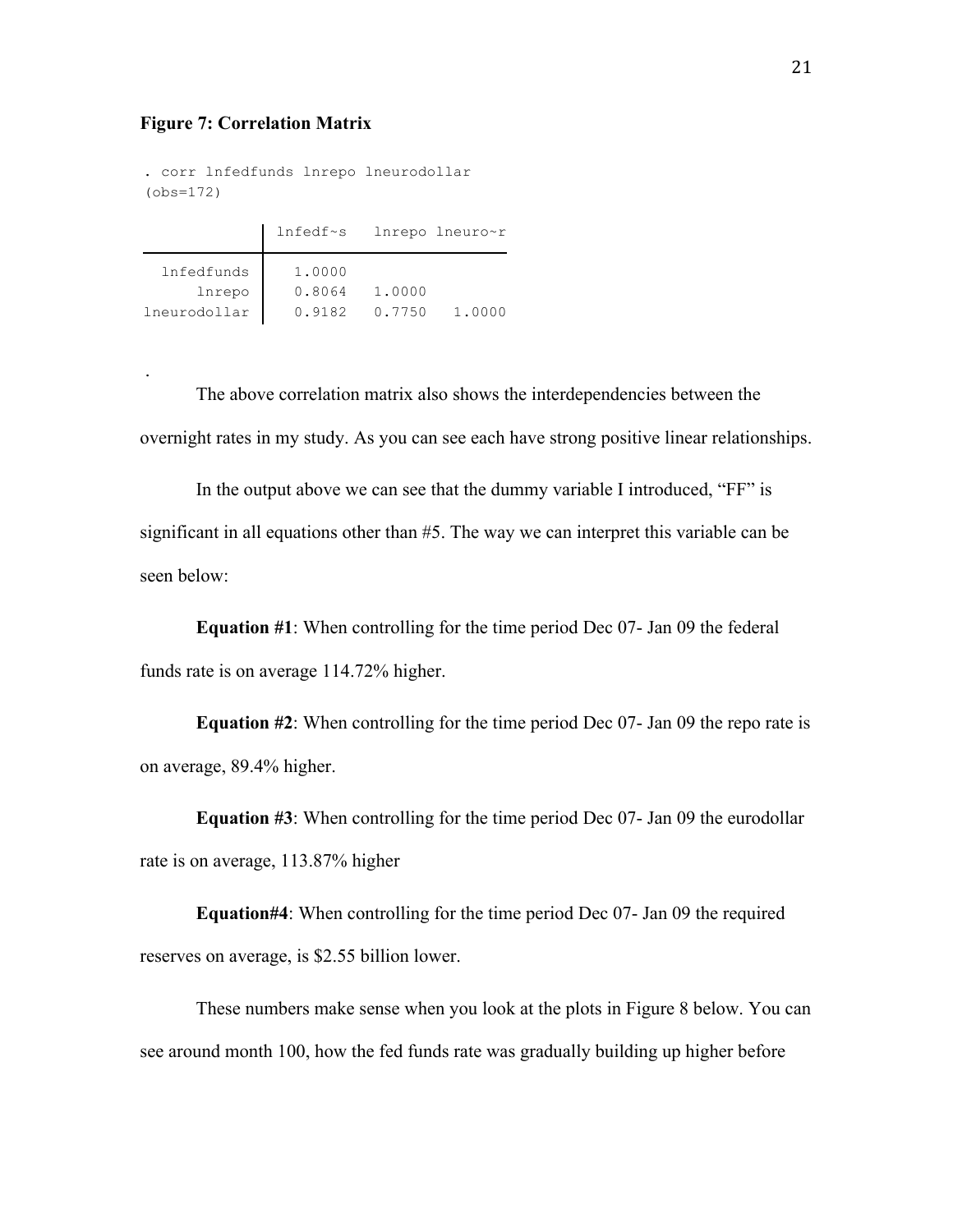declining rapidly at the time of the financial crisis. You can see similar trends in both other interest rates as well.

The model also has good fit as can be seen in Figure 8 below. The actual vs fitted value plots show the predictive accuracy of each variable in the model. Each plot shows slightly larger variation around the trend line around the time of the financial crisis in 2008.

# **Figure 8: Actual vs Predicted Plots**



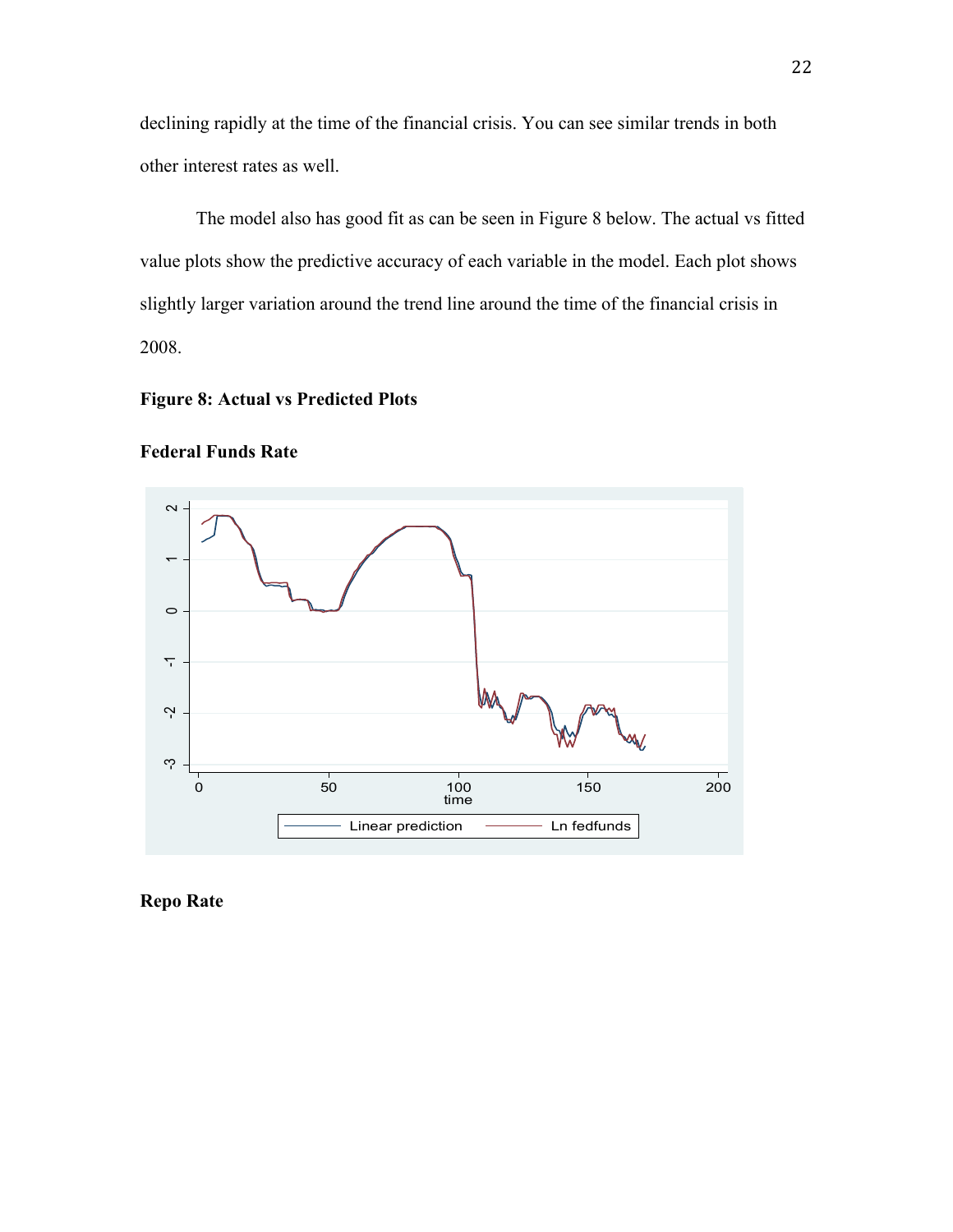

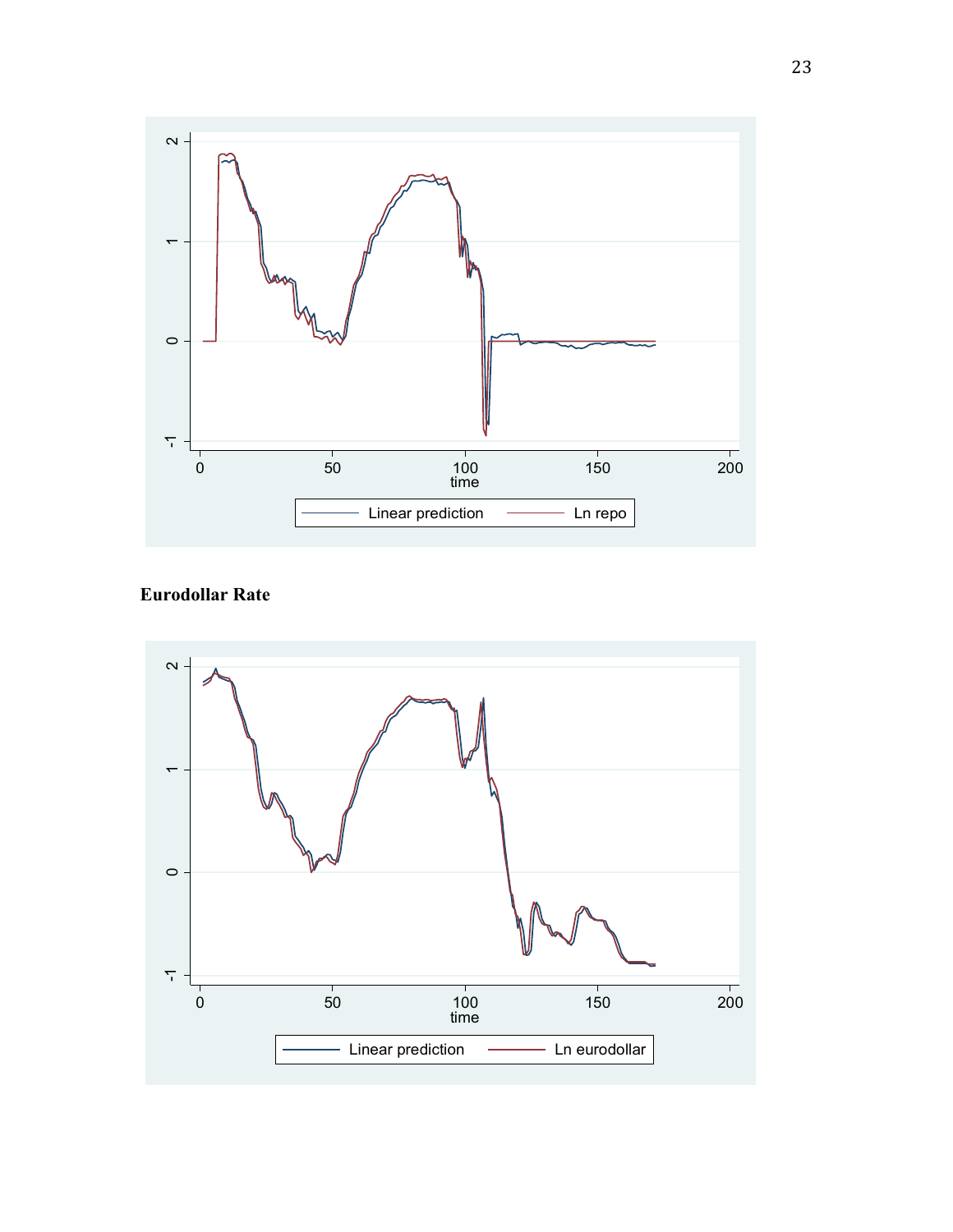# **Required Reserves**



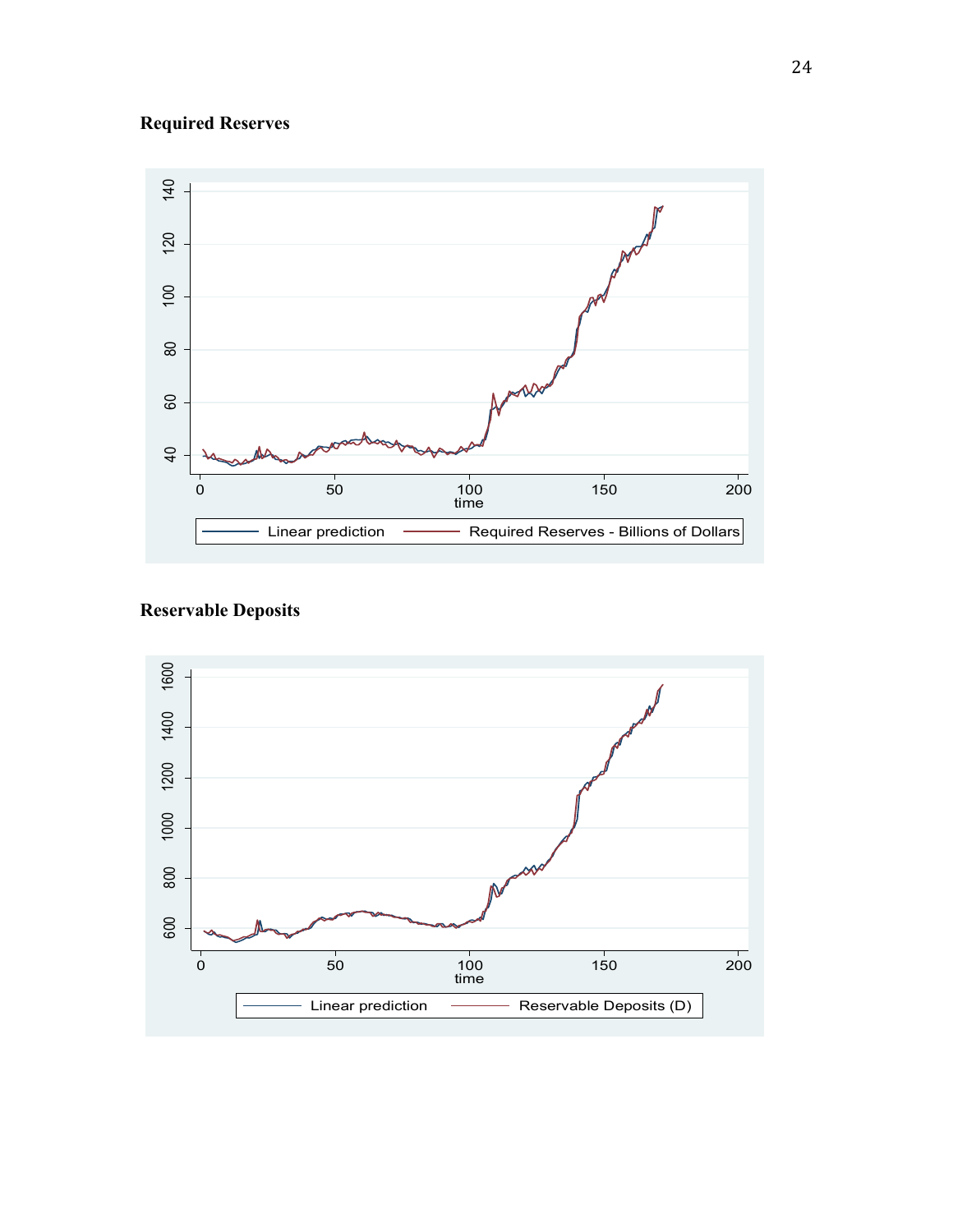## **Figure 9: Autocorrelation**

Eq. reservabledepositsd: Durbin-Watson DW Test = 2.2573 Eq. lneurodollar: Durbin-Watson DW Test = 1.1702 Eq. lnrepo: Durbin-Watson DW Test = 1.8074 Eq. lnfedfunds: Durbin-Watson DW Test = 0.9498 ------------------------------------------------------------------------------ Eq. reservabledepositsd: Harvey LM Test = 4.2732 Rho = 0.0261P-Value > Chi2(1) 0.0387 Eq. lneurodollar: Harvey LM Test =  $28.2415$  Rho =  $0.1722P$ -Value > Chi2(1) 0.0000 Eq. lnrepo: Harvey LM Test = 1.5832 Rho = 0.0097 P-Value > Chi2(1) 0.2083 Eq. lnfedfunds: Harvey LM Test = 37.2517 Rho = 0.2271P-Value > Chi2(1) 0.0000 **Ho: No Autocorrelation in eq. #: Pij=0 \*\*\* Single Equation Autocorrelation Tests: ================================================= \* System Autocorrelation Tests (3sls) =================================================** . lmareg3

Above are the results for the testing of autocorrelation in my model. When interpreting the Durbin Watson statistic a value less than 1 indicates that the errors are positively correlated. An increase in one period follows and increases in the previous period. A value of 2 indicates no autocorrelation, and a value of 3 or more indicate the errors are negatively correlated. An increase in one period follows a decrease in the previous period. With this in mind I am only concerned with autocorrelation in the first equation for the fed funds rate. Positive autocorrelation does have certain implications for the estimated standard errors. The estimators will still be unbiased and consistent but it does affect their efficiency. The estimates of standard errors will be smaller than the true standard errors. This will lead to the conclusion that the parameter estimates will be more precise than they really are.

Drawing on the results from my model we can see that the response of *i*<sup>fed</sup> to a change in S is,

17)  $di^{fed} = -i^{fed} x .00000214 x dS$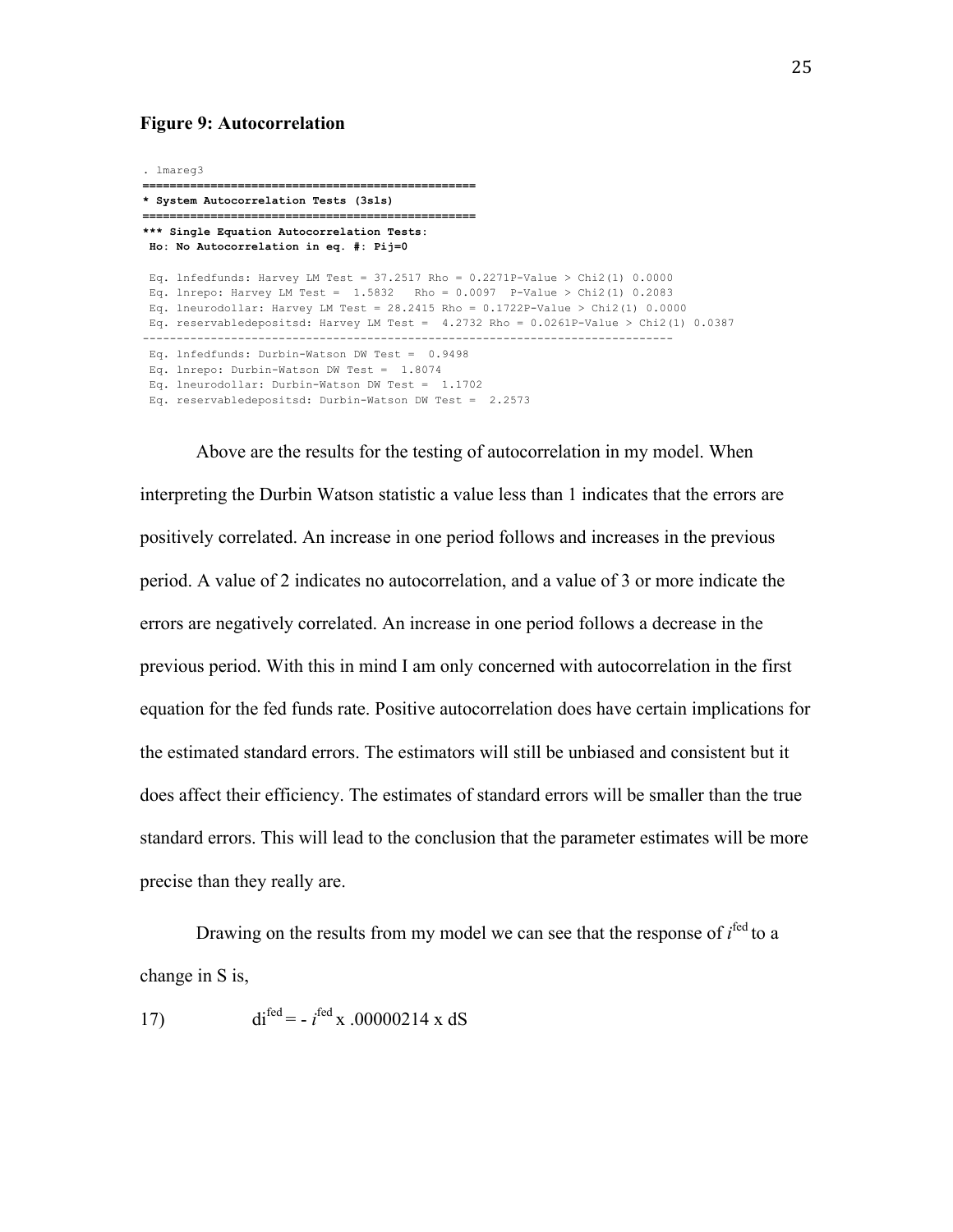The empirical analysis confirms our theory that a decrease in S raises the federal funds rate. The response however does depend on the value of *i*<sup>fed</sup>, due to the non linearity of the model.

The long run responses of  $i^{\text{fed}}$  to policy rates are,

18) 
$$
di^{\text{fed}} = i^{\text{fed}} / i^{\text{disc}} \times .0857 \times di^{\text{disc}}, \text{ and}
$$

$$
d i^{fed} = i^{fed} x - 8.679 x \, dt^{er}
$$

Translating these elasticities into an effect on the level of *i* fed needs information on the initial values for all three interest rates. For example using June 2012 values, we get,

20) 
$$
di^{fed} = .10/.75 \times .0857 \times di^{disc} = .01142 \times di^{disc}
$$

This therefore means that the federal funds rate reacts to policy rate changes less than one for one at the June 2012 levels of rates.

# 7. **Conclusion**

This paper contributes to our understanding on the effect that the selloff of assets from the Fed's balance sheet has on overnight interest rates. This is important because as the Fed enters into a phase of trying to return their balance sheet and interest rates to sustainable norms they are going to have to sell off assets. It is important that when doing this that there is no follow on effect on interest rates that would endanger sending the economy back into recession. Without government intervention interest rates would rise sharply reflecting the true market equilibrium as markets began to clear. Such a spike in interest rates have the ability to impact credit markets, reducing lending and funds available in the market for loanable funds. With this, there is a likely chance the US economy could fall back into recession as spending and consumption falls. Therefore a controlled withdrawal from current monetary policy is desirable and in order to do this it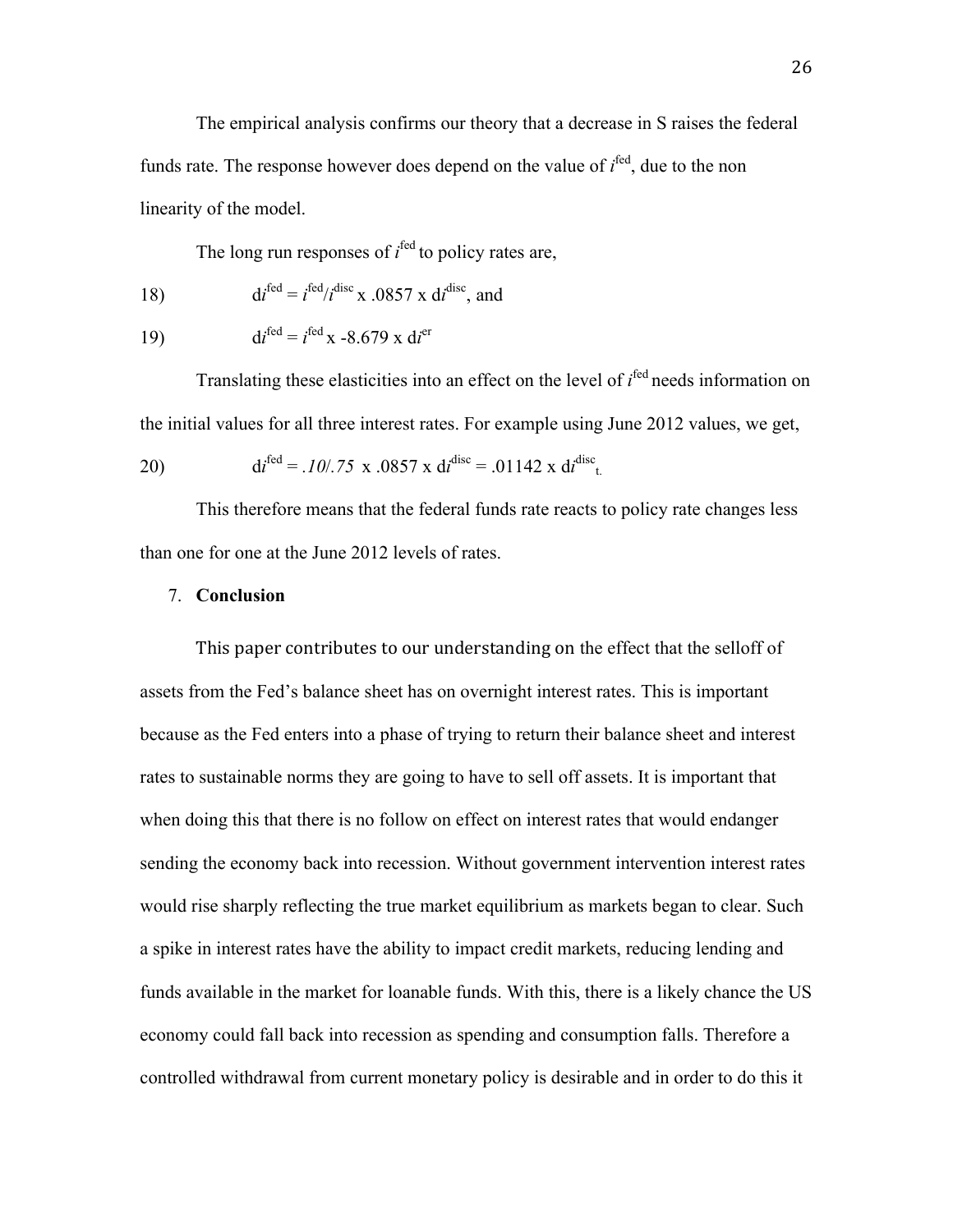is necessary to have an accurate estimate for impact of asset sell offs have on overnight rates.

My study is effective in showing the inverse relationship between the amount of excess reserves held at banks and the federal funds rate. It also shows how the fed funds rate is interdependent on the repo and Eurodollar rates and so any change to the fed funds will also have a similar effect on these two rates as well. However a lack of access to daily data means that perhaps there are not enough observations to really capture the true relationship between these three rates and excess reserves. In order to get even more accurate results, reproducing the study with daily data is necessary. This is crucial considering the policy implications that may or may not take place as a result of this study. The results can directly affect the size of open market operations conducted by the Fed and in a time of such volatility and uncertainty, precision is vital in order to ensure a controlled exit. Too much either way could cause drastic consequences, whether it is a spike in rates or spiraling inflation.

When looking at the effect that open market sales have on the fed funds rate, there has not been a large amount of literature prior to this day. Unlike the model used by Marquez, and the one I have used, previous studies that have been done have failed to recognize how various rates depend upon each other. Without this the results will not be relevant as the assumption is that only the level of open market operations affects the fed funds rate. This assumption does not hold and so cannot be applied to a real economy where in reality the federal funds rate is affected by other variables as well.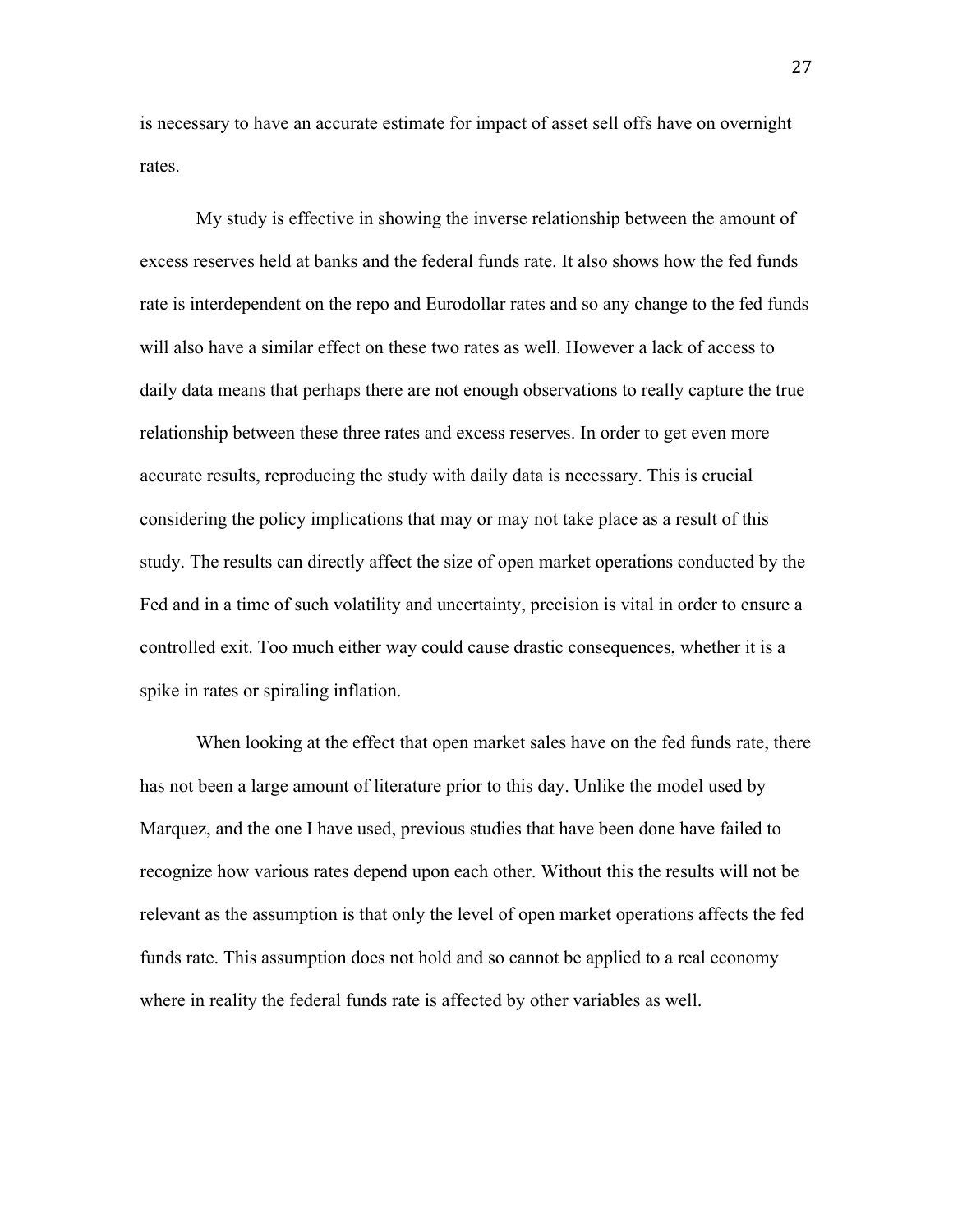- Bech, M., Klee, E., Stebunovs, V., 2012. Arbitrage, liquidity and exit: the repo and federal funds markets before, during, and emerging from the financial crisis. *Finance and Economics Discussion Series 2012–2021*, Federal Reserve Board.
- Bernanke, B. (2009, July 21). The fed's exit strategy. *Wall Street Journal*
- Carpenter, S., Demiralp, S., 2006. The liquidity effect in the federal funds market: evidence from daily open market operations. *Journal of Money, Credit and Banking* 38 (4), 901–920.
- Carpenter, S., Demiralp, S., 2008. The liquidity effect in the federal funds market: evidence at the monthly frequency. *Journal of Money, Credit, and Banking* 40  $(1), 1-24.$
- FOMC, 2011b. Minutes of the Federal Open Market Committee, June 21–22, 2011. <http://www.federalreserve.gov/monetarypolicy/fomcminutes20110622. htm>.
- Hamilton, J.D., 1996. The daily market for federal funds. *Journal of Political Economy* 104 (1), 26–56.
- Hamilton, J.D., 1997. Measuring the liquidity effect. *American Economic Review* 87  $(1), 80-97.$